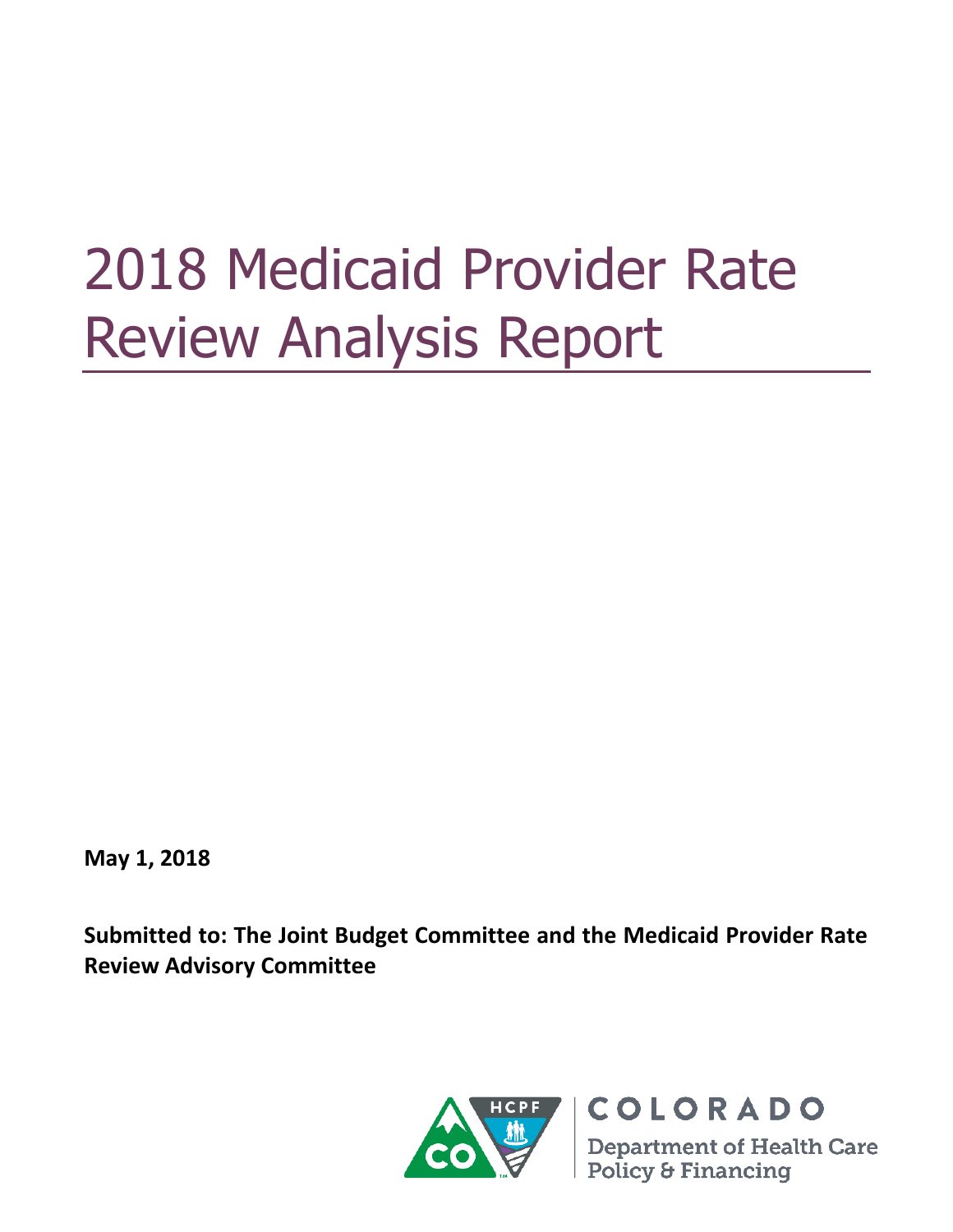# **Executive Summary**

This report contains the work of the Colorado Department of Health Care Policy & Financing (the Department) to review rates paid to providers under the Colorado Medical Assistance Act. Services under review this year, year three of the five-year rate review process, are:

| <b>Rate Review - Year Three Services</b>   |                                 |  |
|--------------------------------------------|---------------------------------|--|
| Evaluation & Management and Primary Care   | Surgeries                       |  |
| <b>Radiology Services</b>                  | <b>Other Physician Services</b> |  |
| Physical and Occupational Therapy Services | <b>Dental Services</b>          |  |
| <b>Maternity Services</b>                  |                                 |  |

This report is intended to be used by the Medicaid Provider Rate Review Advisory Committee (MPRRAC), stakeholders, and the Department to work collaboratively to evaluate findings and generate recommendations.

This report contains a service description, rate comparison analysis, access to care analysis, and conclusion for each service. Analyses suggest that, as of December 2016, payments for all services reviewed were sufficient to allow for client access and provider retention. For each service grouping, rate benchmark comparisons, which describe (as a percentage) how Colorado Medicaid payments compare to other payers, are as follows:

- Evaluation & management and primary care: **85.09%**
- Radiology services: **81.86%**
- Physical and occupational therapy services: **82.58%**
- Maternity services: **69.49%**
- Surgeries: **68.11%**
- Other physician services: **66.96%**
- Dental services: **98.07% to 153.45%**

For certain services, in certain regions, the Department plans to conduct additional research over the summer to identify if access issues exist, if they are unique to Medicaid, and if they are attributable to rates.

While it is important to thoughtfully and critically examine the contents of this report, readers must remember that services reviewed in this year's report are part of a larger set of services. Services reviewed this year encompass only a subset of all services to be reviewed over five years.

Members of the public are invited to attend MPRRAC meetings, provide input on provider rates, and engage in the rate review process. The five-year rate review schedule, MPRRAC meeting schedules, past MPRRAC meeting materials, and more can be found on the Department's [MPRRAC website.](https://www.colorado.gov/pacific/hcpf/medicaid-provider-rate-review-advisory-committee)

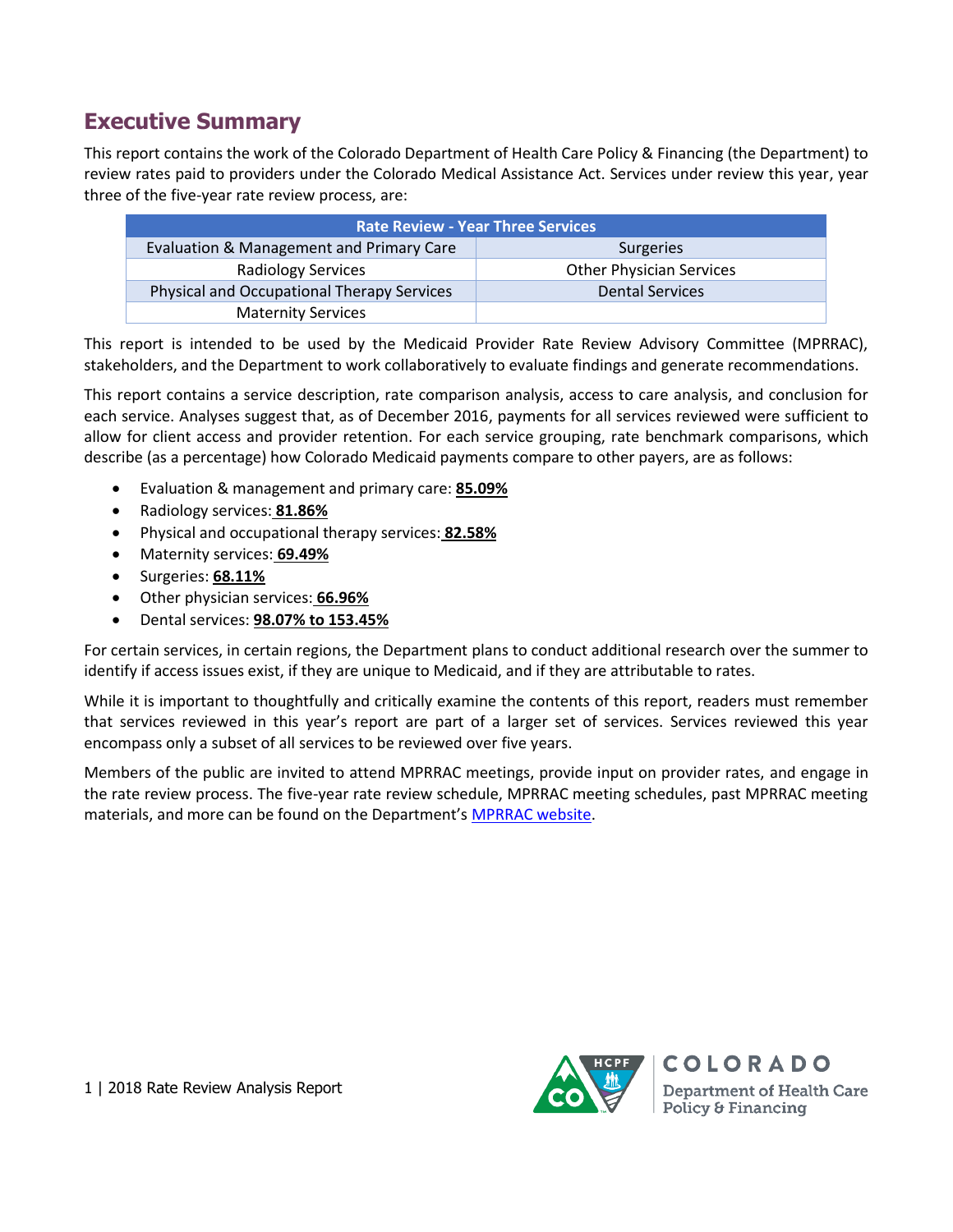# **Introduction**

The Colorado Department of Health Care Policy & Financing (the Department) administers the State's public health insurance programs, including Medicaid, Child Health Plan *Plus* (CHP+), and a variety of other programs for Coloradans who qualify. Colorado Medicaid<sup>1</sup> is jointly funded by a federal-state partnership. The Department's mission is to improve health care access and outcomes for the people it serves while demonstrating sound stewardship of financial resources.

In 2015, the Colorado State Legislature adopted Senate Bill 15-228 "Medicaid Provider Rate Review", an act concerning a process for the periodic review of provider rates under the Colorado Medical Assistance Act. In accordance wit[h Colorado Revised Statutes \(CRS\)](https://advance.lexis.com/container?config=0345494EJAA5ZjE0MDIyYy1kNzZkLTRkNzktYTkxMS04YmJhNjBlNWUwYzYKAFBvZENhdGFsb2e4CaPI4cak6laXLCWyLBO9&crid=b938614a-ad0f-4762-81b1-4b1f233cf676) 25.5-4-401.5, the Department established a rate review process that involves four components:

- assess and, if needed, revise a five-year schedule of rates under review;
- conduct analyses of service, utilization, access, quality, and rate comparisons for services under review and present the findings in a report published the first of every May;
- develop strategies for responding to the analysis results; and
- provide recommendations on all rates reviewed and present them in a report published the first of every November.

The rate review process is advised by the Medicaid Provider Rate Review Advisory Committee (MPRRAC), whose members recommend changes to the five-year schedule, provide input on published reports, and conduct public meetings to allow stakeholders the opportunity to participate in the process.

MPRRAC meetings for services under review this year, year three of the five-year rate review process, began in September 2017 and included a general discussion of preliminary analyses and stakeholder feedback. Summaries from meetings, including presentation materials, documents from stakeholders, and meeting minutes, are found on the Department's [MPRRAC website.](https://www.colorado.gov/pacific/hcpf/medicaid-provider-rate-review-advisory-committee)

This report contains:

- a comparison of Colorado Medicaid provider rates to those of other payers;
- the Department's access to care analysis; and
- an assessment of whether payments were sufficient to allow for client access and provider retention and to support appropriate reimbursement of high value services, including where additional research is necessary to identify potential access issues.

## **Payment Philosophy**

 $\overline{\phantom{a}}$ 

The rate review process is a method to systematically review provider payments in comparison to other payers and investigate access to care. This process, which includes advice from the MPRRAC, has helped inform the Department's payment philosophy for fee-for-service rates.

Where Medicare is an appropriate comparator, the Department believes that a reasonable threshold for payments is 80% - 100% of Medicare; however, there are three primary situations where Medicare may not be an appropriate model when setting a rate, including, but not limited to:

2 | 2018 Rate Review Analysis Report



<sup>&</sup>lt;sup>1</sup> The consumer-facing name for Colorado Medicaid is now Health First Colorado. In this report, the Department refers to the program as Colorado Medicaid.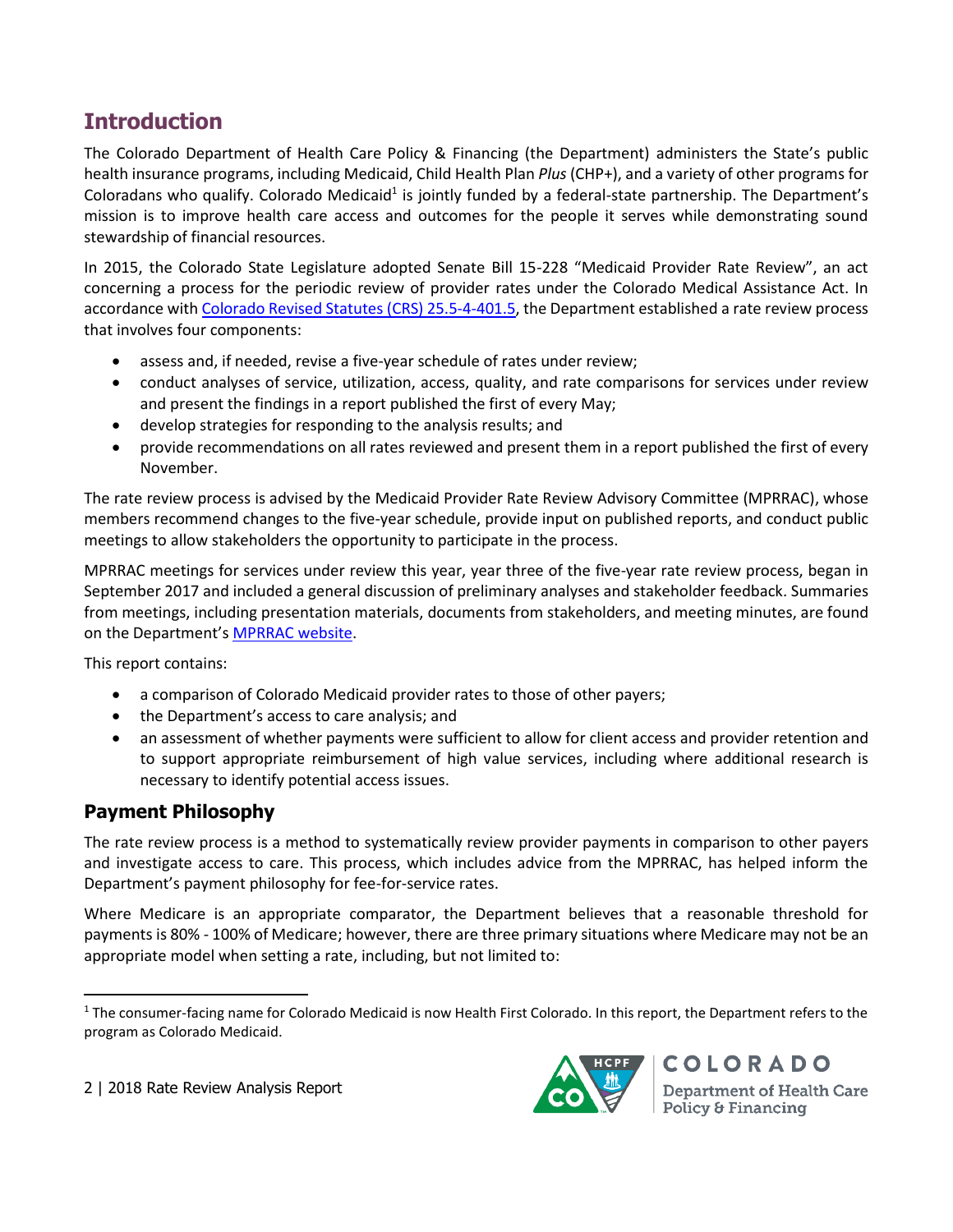- 1. Medicare does not cover services covered by Colorado Medicaid or Medicare does not have a publicly available rate (e.g., dental services).
- 2. Medicare's population is different enough that services rendered do not necessarily translate to similar services covered by Colorado Medicaid (e.g., maternity services).
- 3. Instances where differences between Colorado Medicaid's and Medicare's payment methodologies prohibit valid rate comparison, even if covered services are similar (e.g., ambulatory surgical centers).
- 4. There is a known issue with Medicare's rates (e.g., home health services).

When Medicare is not an appropriate model, the Department may use its rate setting methodology to develop rates. This methodology incorporates indirect and direct care requirements, facility expense expectations, administrative expense expectations, and capital overhead expense expectations.

While the Department views payments between 80% - 100% of Medicare and payments determined by the rate setting methodology as reasonable, factors such as those listed below, must be considered when setting or changing a rate. These include:

- Budget constraints that may prevent payments at a certain amount.
- Investigating if a rate change could create distributional problems that may negatively impact individual providers and understanding feasible mitigation strategies.
- Identifying certain services where the Department may want to adjust rates to incentivize utilization of high-value services.
- Developing systems to ensure that payments are associated with high-quality provision of services.

When the rate review process indicates a current rate does not align with the Department's payment philosophy, the Department may recommend or implement a rate change. It is also important to note that the Department may not recommend a change, due to the considerations listed above.

# **1. Format of Report**

Information below explains the four sections within each service grouping chapter of the report, including each section's basic structure and content.

## **Service Description**

 $\overline{\phantom{a}}$ 

Service definitions and client and provider data are outlined in this section. This section is designed to provide the reader with an understanding of the service grouping under review, and the scale of clients utilizing, and providers delivering, this service grouping. For each service grouping, five statistics are provided. Those statistics and the calendar years (CY) they represent are:

- Total Adjusted Expenditures CY 2016<sup>2</sup>
- Total Clients Utilizing Services CY 2016
- Year Over Year Change in Clients Utilizing Services CY 2015 and CY 2016
- Total Rendering Providers CY 2016
- Year Over Year Change in Rendering Providers CY 2015 and CY 2016



 $<sup>2</sup>$  Total adjusted expenditures may differ from total expenditures as reported in the annual budget, due to additional</sup> adjustments conducted for this report (e.g., incurred but not reported claims, etc.). For more information, see Appendix B.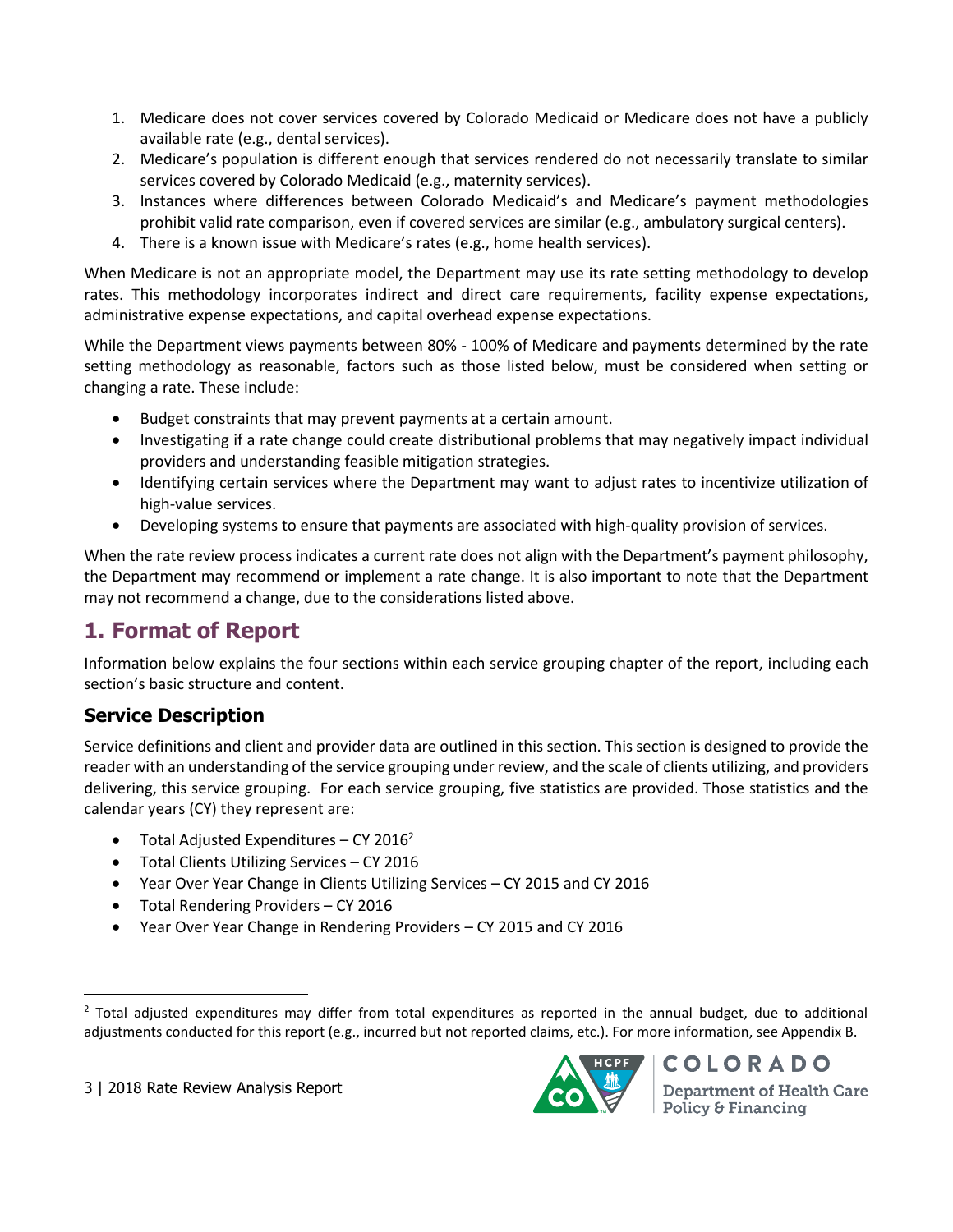## **Rate Comparison Analysis**

For all service groupings, except dental services, the Department contracted with the actuarial firm Optumas to assist in the comparison of Colorado Medicaid provider rates to those of other payers. For dental services, the Department and DentaQuest conducted analyses. The resulting rate comparison analysis outlined in this section provides a reference point for how Colorado Medicaid reimbursement rates compare to other payers.

Analysis in this section is based on CY 2016 administrative claims data and contains a rate benchmark comparison, which describes (as a percentage) how Colorado Medicaid payments compare to other payers.<sup>3</sup> This section also lists the number of procedure codes compared to either Medicare or an average of other state's Medicaid rates, and the range of rate ratios.<sup>4</sup>

To identify comparator rates for analysis, the Department first examined if a service had a corresponding Medicare rate. The Department relied primarily upon Medicare rates when available and appropriate and, when unavailable, upon other state Medicaid agency rates.<sup>5</sup> The Department utilizes Medicare rates for comparison for reasons including:

- Medicare is the single largest health insurer in the country and is often recognized by the health insurance industry as a reference for payment policies and rates.
- Medicare's rates, methodologies, and service definitions are generally available to the public.
- Medicare rates are typically updated on a periodic basis.
- Most services covered by Colorado Medicaid are also covered by the Medicare program.

Additionally, the Department examined instances in which Medicare reimburses multiple rates for the same service depending on the setting in which the service is provided. For example, certain physician services provided in a facility setting (e.g., hospital, nursing facility) are reimbursed by Medicare at a different rate than when the same service is provided in a non-facility setting (e.g., clinic, physician office).<sup>6</sup> To better capture how Colorado payments compare, Optumas analyzed Medicare rates based on the place of service contained on the applicable Medicaid claims.<sup>7</sup> Technical information for all services except for dental services is contained in Appendix B; technical information for dental services is contained in Appendix E.

## **Access to Care Analysis**

 $\overline{\phantom{a}}$ 

The access to care analysis section includes an Access to Care Index (ACI) score for each service grouping under review and for each of the 21 Health Statistics Regions (regions) in Colorado. Regions were developed by the



 $3$  During the February 16, 2018 MPRRAC meeting, the Department presented simple average rate ratio results, instead of the repriced rate benchmark comparison. Due to contracting delays with Optumas, the Department was unable to present rate benchmark comparisons in February.

<sup>4</sup> Definitions for certain terms in this report, such as, rate ratio and rate benchmark comparison are contained in Appendix A.

<sup>&</sup>lt;sup>5</sup> Due to differences in eligible populations, all maternity services were compared to other state Medicaid rates, even though Medicare covers and has rates for these services.

<sup>&</sup>lt;sup>6</sup> For more information regarding the Centers for Medicare and Medicaid Services' place of service definitions, see *Place of* [Service Codes for Professional Claims.](https://www.cms.gov/Medicare/Coding/place-of-service-codes/Place_of_Service_Code_Set.html)

 $<sup>7</sup>$  In Appendix B this analysis is referred to as "Scenario 1".</sup>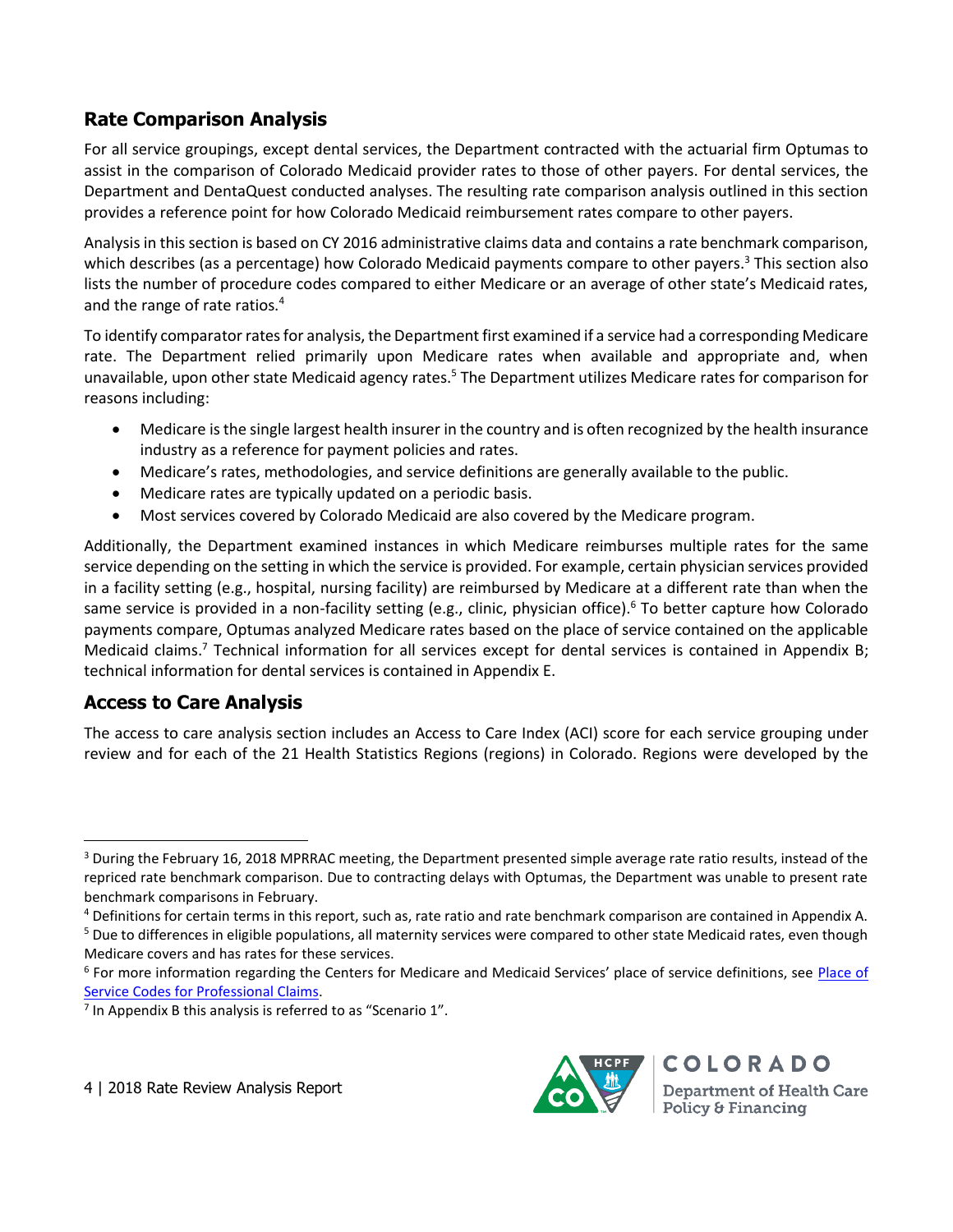Health Statistics and Evaluation Branch of the Colorado Department of Public Health and Environment (CDPHE).<sup>8</sup> The regions, and the counties that make up each region, are outlined below.

The ACI combines metrics that attempt to capture a broad picture of access to these services, by measuring realized access (penetration rate and distance), potential access (member-to-provider ratio), and provider availability (panel estimates and active months). The index is also a tool to determine where potential issues may exist. It is important to note the ACI does not indicate how Medicaid client access services in those regions compared to access for individuals with other insurance, or to the uninsured population. For more information regarding this consideration, see the Limitations section below and Appendix C.

The five metrics used to calculate ACI scores include:

- The penetration rate  $-$  the percent of the full-time equivalent (FTE) clients who utilized the service. Comparing the penetration rate across regions helps identify atypical utilization. $9$
- The member-to-provider ratio the ratio of FTE clients compared to active rendering providers. This ratio helps to determine if a sufficient number of available providers existed for the service over the time period observed.
- The average number of active provider months the average number of months that rendering providers billed Medicaid over the course of 24-months. This metric provides information regarding how frequently providers of a service served Medicaid clients.
- The average panel size the average number of clients seen per rendering provider.
- The percent of the population that traveled within 30 miles to receive the service, referred to in this report as the distance metric.<sup>10</sup> This approximation of travel distance can be used to identify differences across regions, where larger portions of the population may have traveled longer distances.

ACI scores are based on CY 2015 and CY 2016 administrative claims data. Scoring each region allows the Department to standardize metrics to reach more meaningful conclusions. Where a region received an ACI score of 50 or less, and where the region scored in the lowest quartile on three or more of the five access-related metrics, the Department conducted further claims-based investigations to identify possible access issues.<sup>11</sup> More technical information, including details regarding how to read and interpret access to care analysis results, is contained in Appendix C.

#### Additional Research

 $\overline{a}$ 

For certain service groupings and regions, particularly when the Department's analysis was inconclusive or indicated a potential access issue, the Department worked to identify other data sources that could be used to conduct additional research. Some data sources are created and maintained as part of the Department's ongoing



<sup>&</sup>lt;sup>8</sup> For more information refer to CDPHE's Colorado Health Data – [Health Disparities Profiles.](http://www.chd.dphe.state.co.us/HealthDisparitiesProfiles/dispHealthProfiles.aspx) Figure 1 was created by the Colorado Health Institute and is used here with their permission.

<sup>&</sup>lt;sup>9</sup> The FTE calculation was obtained from monthly enrollment files over a 12-month period. For example, if one client was enrolled for nine months and another client was enrolled for three months, together they qualified as one FTE.

 $10$  Distance is measured in a straight line from the geographic center of a utilizer's zip code to the geographic center of the billing provider's zip code.

 $11$  In two instances, the Department evaluated a region with an ACI score of 50 or less with only two metrics in the lowest quartile: maternity services in region 6 and other physician services in region 9. Even though these regions did not meet the established criteria for further review, the Department investigated further because at least one metric did not indicate improvement over time and there was a decline in the number of providers serving clients in the region.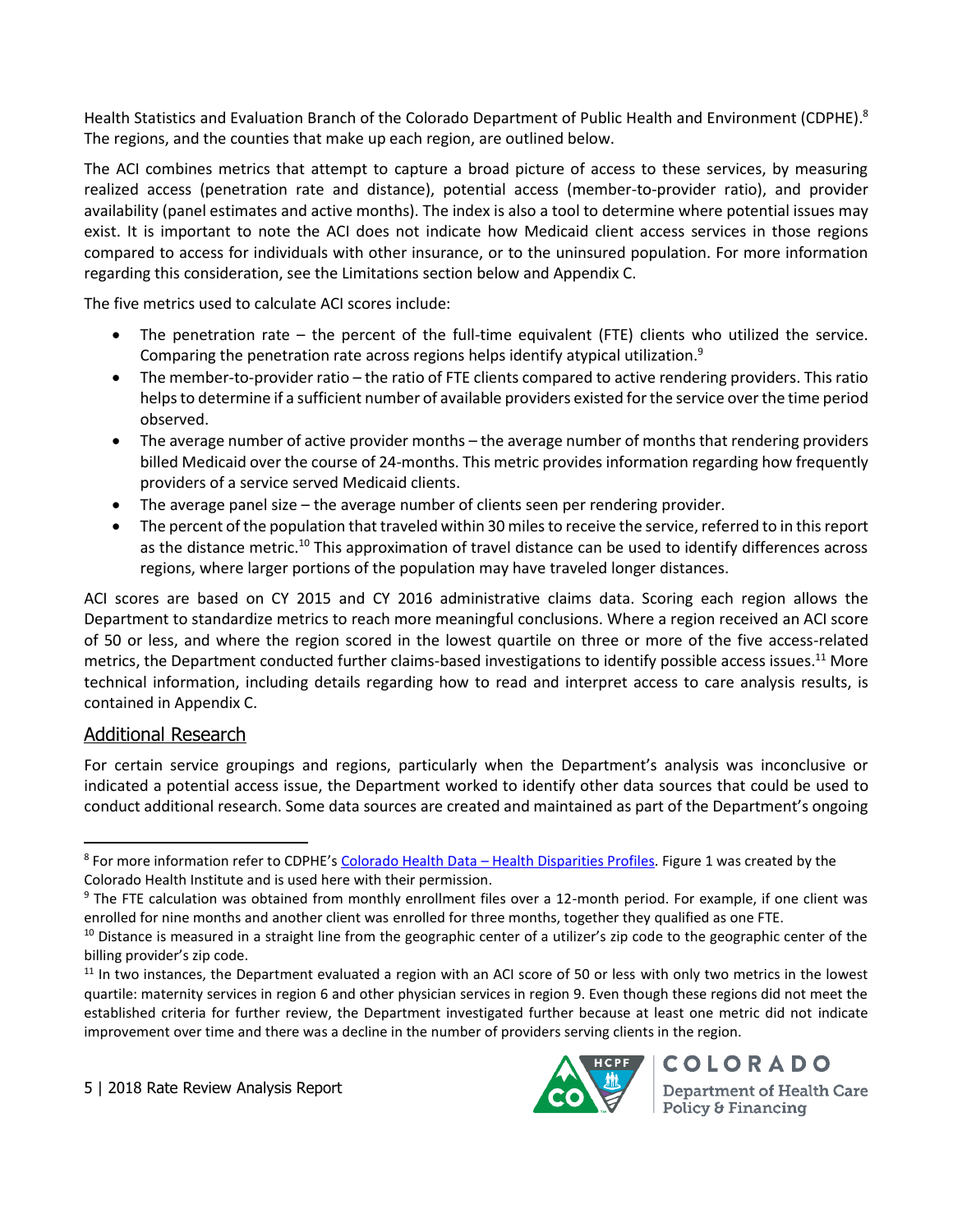benefit management and programmatic operations, while others may be created by other organizations or State agencies. The Department plans to use these data sources to conduct further research over the summer as the 2018 Medicaid Provider Rate Review Recommendation Report is developed. Examples include:

- Examining claims and enrollment data to understand if clients are accessing services in settings, or via delivery systems, that are excluded from the rate review analysis. For more information regarding this consideration, see Appendix C (pp.4-6).
- Referring to previous research published in the Department's [Access Monitoring Review Plan.](https://www.colorado.gov/pacific/hcpf/access-monitoring-review-plan)
- Reviewing relevant, regional results on Key Performance Indicators (KPIs), which are tracked as a part of Colorado Medicaid's delivery system, the Accountable Care Collaborative.
- Reviewing relevant, practice-level results on quality metrics, including Health Effectiveness Data and Information Set (HEDIS) and Consumer Assessment of Healthcare Providers & Systems (CAHPS) measures.
- Working with the Department's provider relations and customer service teams to understand if there is a documented pattern of provider and client concerns.
- Examining relevant regional and statewide reports and studies published by other agencies, such as the Colorado Department of Public Health and Environment (CDPHE), local public health agencies, the Center for Improving Value in Health Care (CIVHC), and the Colorado Health Institute (CHI), including the Colorado Health Access Survey (CHAS).

## **Conclusion**

 $\overline{\phantom{a}}$ 

In accordance with CRS 25.5-4-401.5, the Department examined results from its rate comparison and access to care analyses to determine whether payments are sufficient to allow for client access and provider retention and to support appropriate reimbursement of high-value services. In this report, conclusions state whether analyses suggest payments were sufficient and where additional research is necessary to identify potential access issues. This section also contains summaries of stakeholder comments received during the rate review process.<sup>12</sup>



<sup>&</sup>lt;sup>12</sup> With permission from stakeholders, the Department posts stakeholder comments on the MPRRAC website, except when comment contains protected health information. This report references written comments the Department received from September 2017 to April 2018. The Department will post additional written comment on the MPRRAC website as it is received. Stakeholders did not provide comment for all service groupings, therefore some conclusions do not summarize stakeholder comments.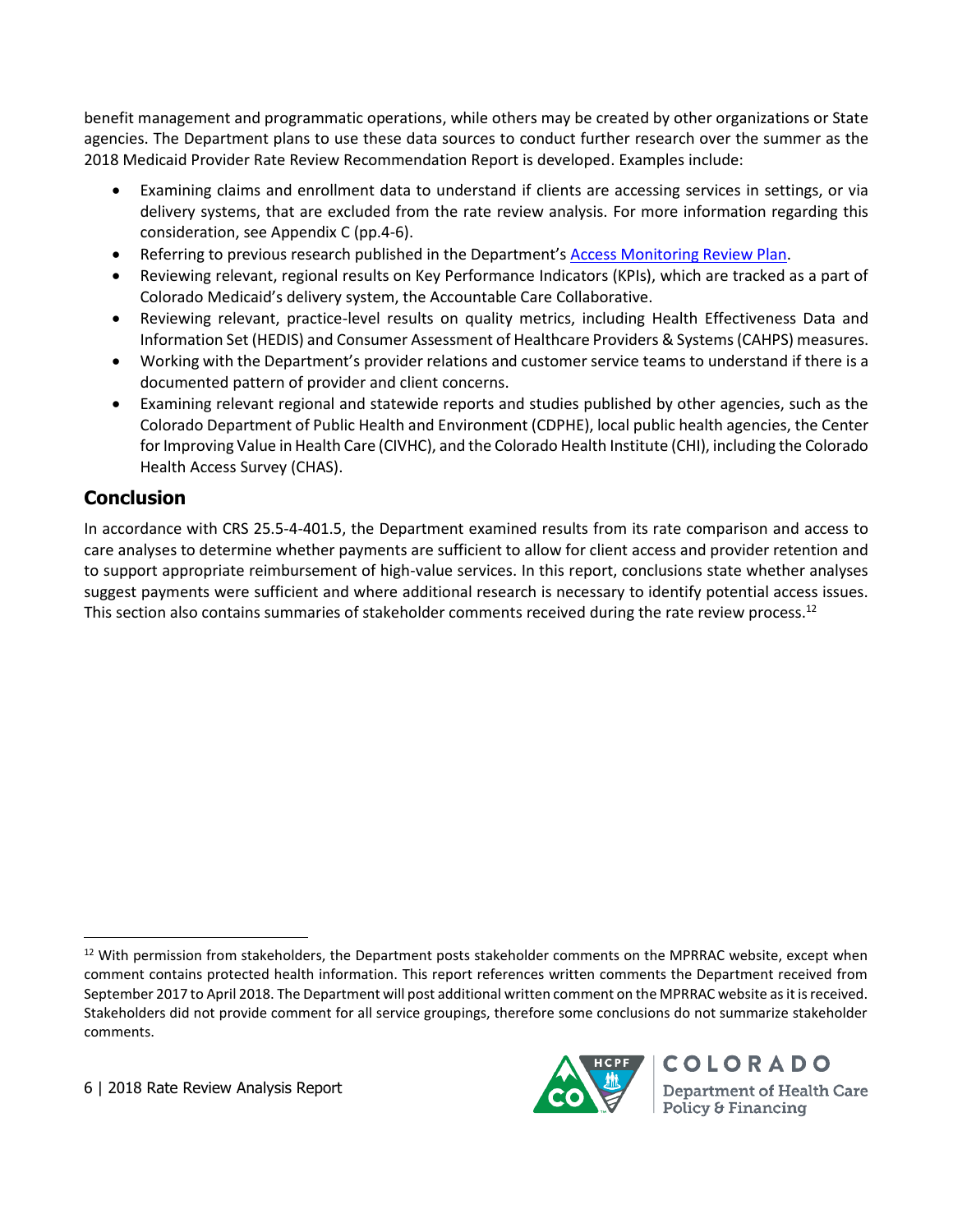

*Figure 1 - Health Statistics Region (region) map.*

| <b>Health Statistic Regions</b>                     |                                                                  |
|-----------------------------------------------------|------------------------------------------------------------------|
| Region 1: Logan,<br>Phillips,<br>Morgan,            | Sedgwick,   Region 12: Eagle, Garfield, Grand, Pitkin and Summit |
| Washington and Yuma                                 |                                                                  |
| Region 2: Larimer                                   | Region 13: Chaffee, Custer, Fremont and Lake                     |
| Region 3: Douglas                                   | Region 14: Adams                                                 |
| Region 4: El Paso                                   | Region 15: Arapahoe                                              |
| Region 5: Cheyenne, Elbert, Kit Carson and Lincoln  | Region 16: Boulder and Broomfield                                |
| Region 6: Baca, Bent, Crowley, Huerfano, Kiowa, Las | Region 17: Clear Creek, Gilpin, Park and Teller                  |
| Animas, Otero and Prowers                           |                                                                  |
| Region 7: Pueblo                                    | Region 18: Weld                                                  |
| Region 8: Alamosa, Conejos, Costilla, Mineral, Rio  | Region 19: Mesa                                                  |
| Grande and Saguache                                 |                                                                  |
| Region 9: Archuleta, Dolores, La Plata, Montezuma   | Region 20: Denver                                                |
| and San Juan                                        |                                                                  |
| Region 10: Delta, Gunnison, Hinsdale, Montrose,     | Region 21: Jefferson                                             |
| Ouray and San Miguel                                |                                                                  |
| Region 11: Jackson, Moffat, Rio Blanco and Routt    |                                                                  |

*Table 1 - Colorado counties by Health Statistics Region.*

7 | 2018 Rate Review Analysis Report

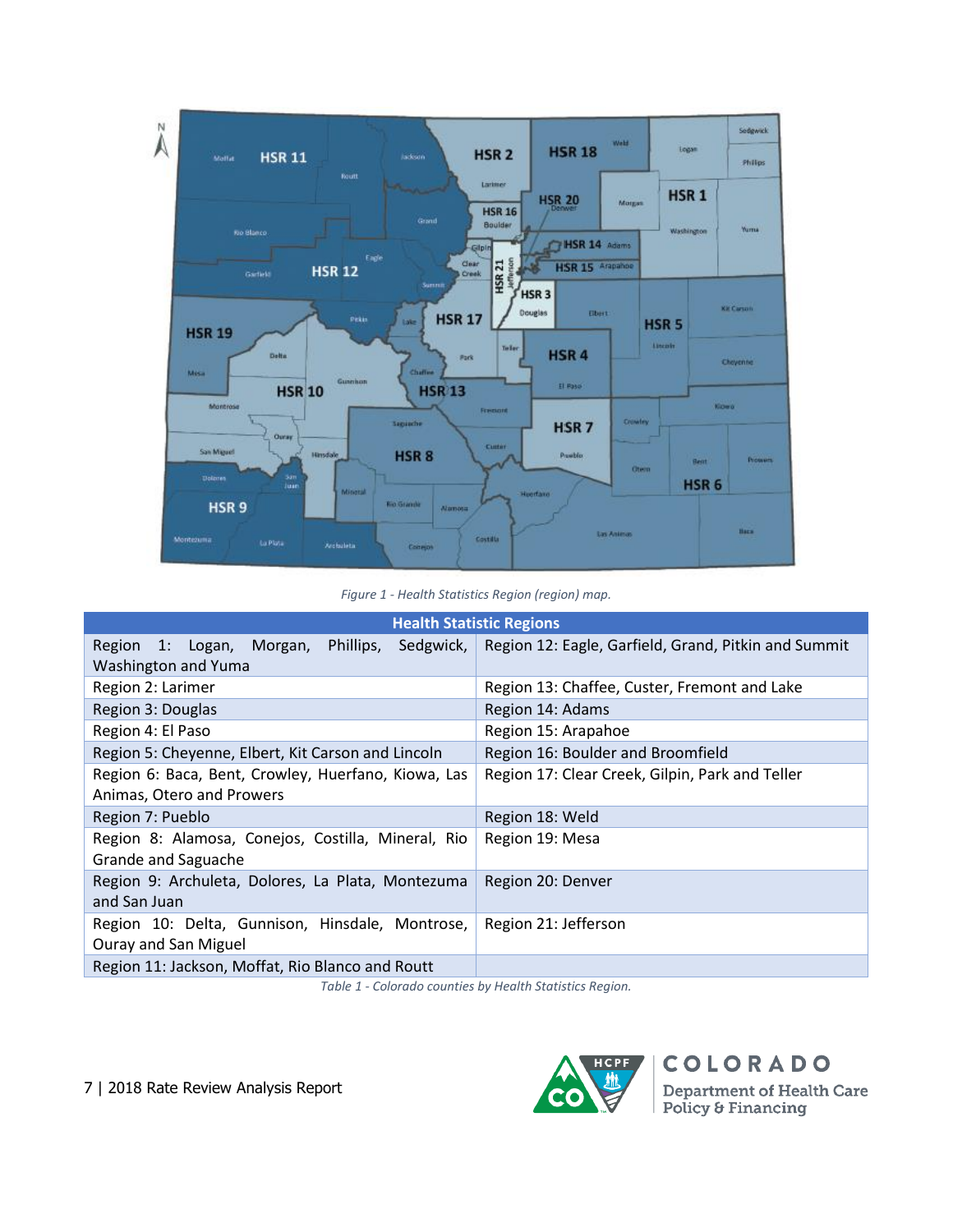# **2. Limitations**

The Department believes that results from this report and additional research conducted over the summer, should be used to develop recommendations to address findings. Still, it is important to note limitations inherent to analyses in this report and limitations that exist generally when evaluating payment sufficiency and access to care.

The ACI and resulting ACI scores are based on claims data. Claims-based analyses do not provide information regarding appointment wait times, quality measures, and differences in provider availability and service utilization based on insurance type, nor do claims-based analyses allow for the Department to quantify care that an individual may have needed but did not receive. The Department plans to investigate other data sources to address this. When the Department investigates other data sources (mentioned above, in the Format of Report – Access to Care Analysis section), there may be assumptions and extrapolations made due to differences in geographic area designations, differences in population definitions, and differences in service definitions. Additionally, ACI scores are relative and, without defined standards, ACI scores cannot indicate if all regions are performing well or if all regions are performing poorly; however, the ACI can help identify regions for focus. For more information, see Appendix C.

There are complicating factors regarding determining rate sufficiency. Client access and provider retention are influenced by factors beyond rates, such as provider outreach and recruitment strategies, the administrative burden of program participation, health literacy and healthcare system navigation ability, provider scheduling and operational practices, as well as client characteristics and behaviors.<sup>13</sup> Additionally, rates may not be at their optimal level, even when there is no indication of client access or provider retention issues. For example, rates that are above optimal may lead to increases in unwarranted utilization or utilization of low-value services and rates that are less than optimal may lead to decreases in the provision of high-quality care or increases in the provision of services in a less cost-effective setting.

In addition to the Colorado Revised Statutes, which guide the Department's rate review process, found in C.R.S. [25.5-4-401.5,](https://advance.lexis.com/container?config=0345494EJAA5ZjE0MDIyYy1kNzZkLTRkNzktYTkxMS04YmJhNjBlNWUwYzYKAFBvZENhdGFsb2e4CaPI4cak6laXLCWyLBO9&crid=b938614a-ad0f-4762-81b1-4b1f233cf676) there are other federal statutes, rules and regulations, as well as CMS regulatory guidance, that guide the Department's analyses related to client access, provider retention, and payment sufficiency. Given data limitations, which impact how the data can be interpreted, and the increasing need to align the rate review process with federal regulations, the Department anticipates that access to care analyses will change in the future. Changes should improve the Department's ability to apply and interpret data for policy and rate recommendations.

8 | 2018 Rate Review Analysis Report

 $\overline{a}$ 



<sup>&</sup>lt;sup>13</sup> The Department adapted some factors from: Long, Sharon 2013. Physicians May Need More Than Higher Reimbursements to Expand Medicaid Participation: Findings from Washington State. Accessed via <http://content.healthaffairs.org/content/32/9/1560.full.pdf+html>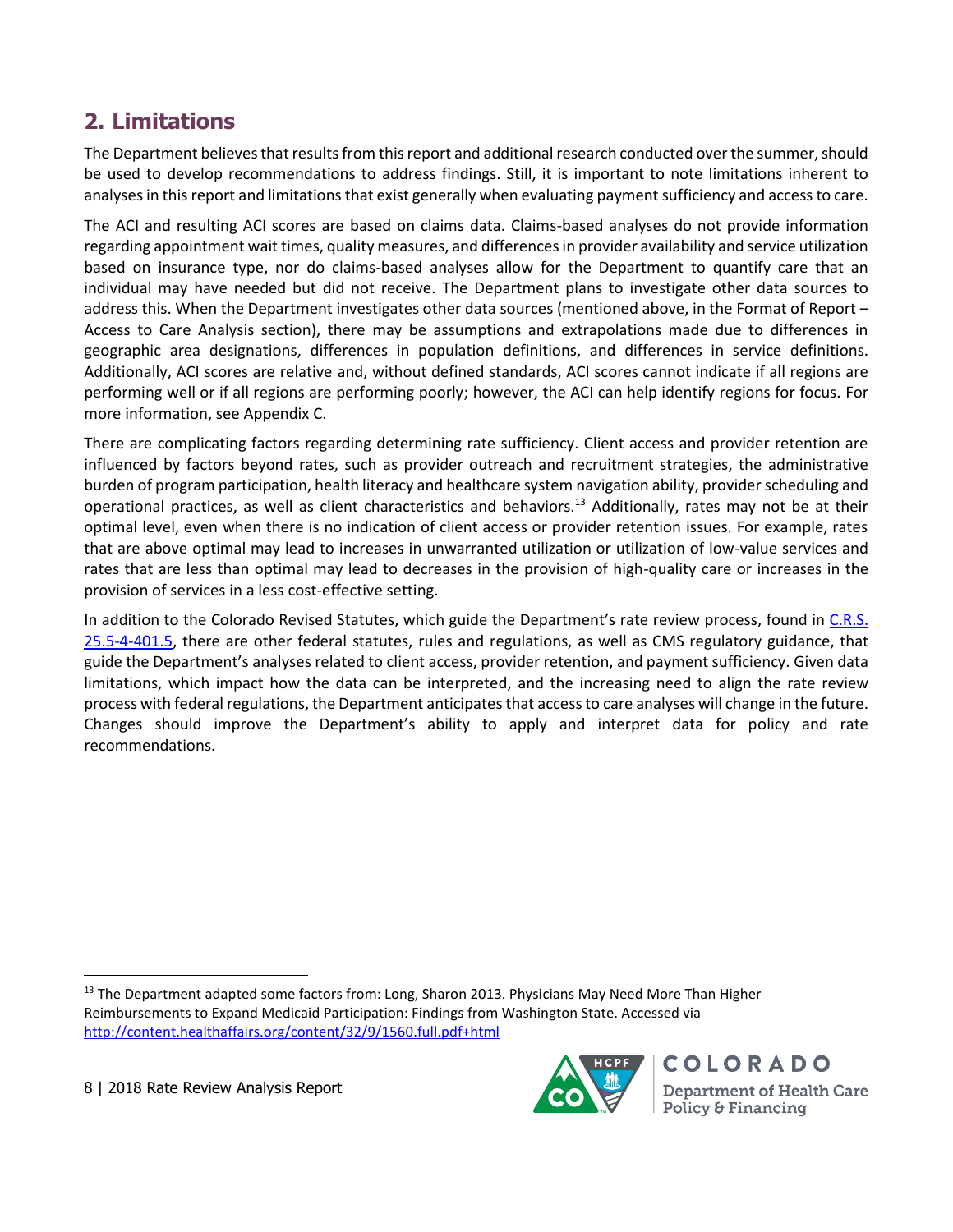# **3. Evaluation & Management and Primary Care**

The evaluation & management and primary care service grouping is comprised of 182 procedure codes, including:<sup>14</sup>

- Evaluation & management services (procedure codes 99201-99499)
- Vaccines and immunizations (procedure codes 90281-90749, S0195)
- • [Family](https://www.colorado.gov/pacific/sites/default/files/Family%20Planning%20Rate%20Schedule%20FY2017-18%20Final1.pdf) planning services (procedure codes billed with the family planning modifier; see the Family [Planning Services Rate Schedule](https://www.colorado.gov/pacific/sites/default/files/Family%20Planning%20Rate%20Schedule%20FY2017-18%20Final1.pdf) for a list of applicable procedure codes)
- [Alternative Payment Methodology \(APM\) codes](https://www.colorado.gov/pacific/sites/default/files/Alternative%20Payment%20Methodology%20Benefit%20Package.pdf)<sup>15</sup>

The Department notes that the Affordable Care Act provided federal funding, known as the 1202 bump, for a temporary increase in primary care rates beginning in 2013. When federal funding expired on December 31, 2014, the Colorado General Assembly chose to continue the 1202 bump with State General Fund dollars. The APM is a transformation of the 1202 bump.<sup>16</sup> Previous targeted rate increases for APM codes are accounted for in this report.

| <b>Evaluation &amp; Management and Primary Care Statistics</b> |               |  |
|----------------------------------------------------------------|---------------|--|
| <b>Total Adjusted Expenditures</b>                             | \$393,638,243 |  |
| <b>Total Clients Utilizing Services</b>                        | 787,341       |  |
| Year Over Year Change in Clients                               |               |  |
| <b>Utilizing Services</b>                                      | 2.64%         |  |
| <b>Total Rendering Providers</b>                               | 16,039        |  |
| Year Over Year Change in Rendering                             |               |  |
| Providers                                                      | 5.51%         |  |

*Table 2 - Evaluation & management and primary care expenditure and utilization data (CY 2016).*

<sup>15</sup> For more information, see the Department's [Primary Care Payment Reform website.](https://www.colorado.gov/pacific/hcpf/primary-care-payment-reform-3)

9 | 2018 Rate Review Analysis Report

 $\overline{\phantom{a}}$ 



<sup>&</sup>lt;sup>14</sup> The MPRRAC provided guidance that the Department's original service grouping name, Primary Care and Evaluation & Management, can be misleading given evaluation & management services alone comprise most expenditures and service utilization in this service grouping. The Department has slightly modified the service grouping name. The Department may reconsider the grouping of services within this service group in future years of the rate review process.

 $16$  As part of the Department's efforts to shift providers from volume to value, the Department, along with stakeholders, developed a payment model to make differential fee-for-service payments for APM codes based on provider's performance. This payment model aims to give providers greater flexibility in care provided, reward performance, and maintain transparency and accountability in payments made.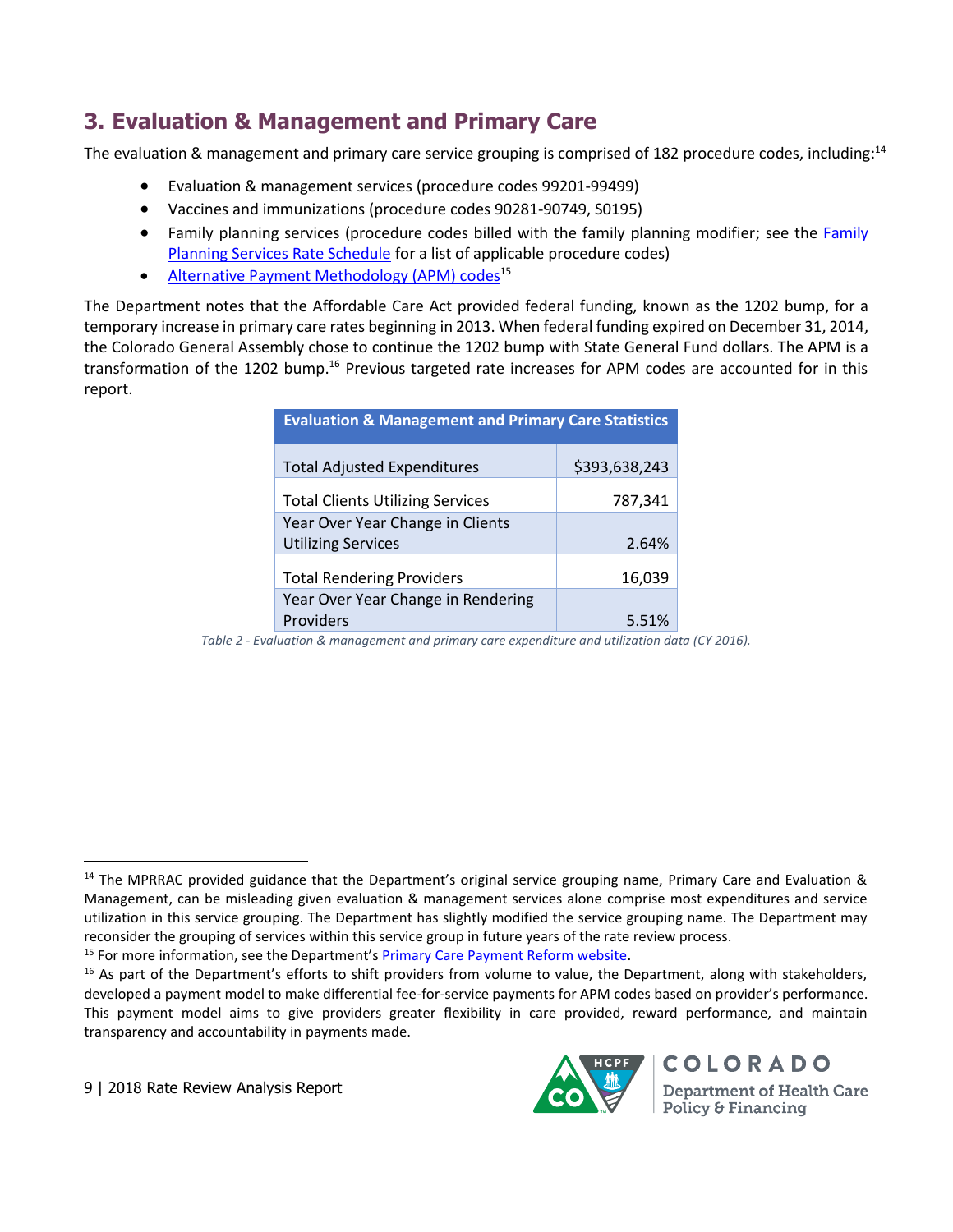#### Rate Comparison Analysis

On average, Colorado Medicaid payments for evaluation & management and primary care services are 85.09% of the benchmark. A summary of the estimated total expenditures resulting from using comparable sources is presented below:<sup>17</sup>

| <b>Evaluation &amp; Management and Primary Care Rate Benchmark Comparison</b> |                     |                                  |
|-------------------------------------------------------------------------------|---------------------|----------------------------------|
| Colorado Repriced                                                             | Comparison Repriced | <b>Rate Benchmark Comparison</b> |
| \$362,749,315                                                                 | \$426,290,839       | 85.09%                           |

*Table 3 – Comparison of Colorado Medicaid evaluation & management and primary care payments to those of other payers, expressed as a percentage (CY 2016).*

Of the 182 procedure codes analyzed in this service grouping, 144 procedure code rates were compared to Medicare rates, 36 procedure code rates were compared to an average of five other states' Medicaid rates, while two procedure codes had no comparable rate.<sup>18</sup> Individual evaluation & management and primary care service rate ratios ranged from 17.64% to 313.03%.

10 | 2018 Rate Review Analysis Report



 $\overline{\phantom{a}}$ <sup>17</sup> For this service grouping and every service grouping, except dental services, detailed information regarding the rate comparison analysis methodology is contained in Appendix B. Additional analysis results are contained in Appendices B and D. For dental services, rate comparison analysis methodology and additional analysis results are contained in Appendix E. <sup>18</sup> While most evaluation & management procedure codes had a Medicare rate for comparison, most family planning, vaccine, and immunization procedure codes did not and were therefore compared to the average of five other state's Medicaid rates.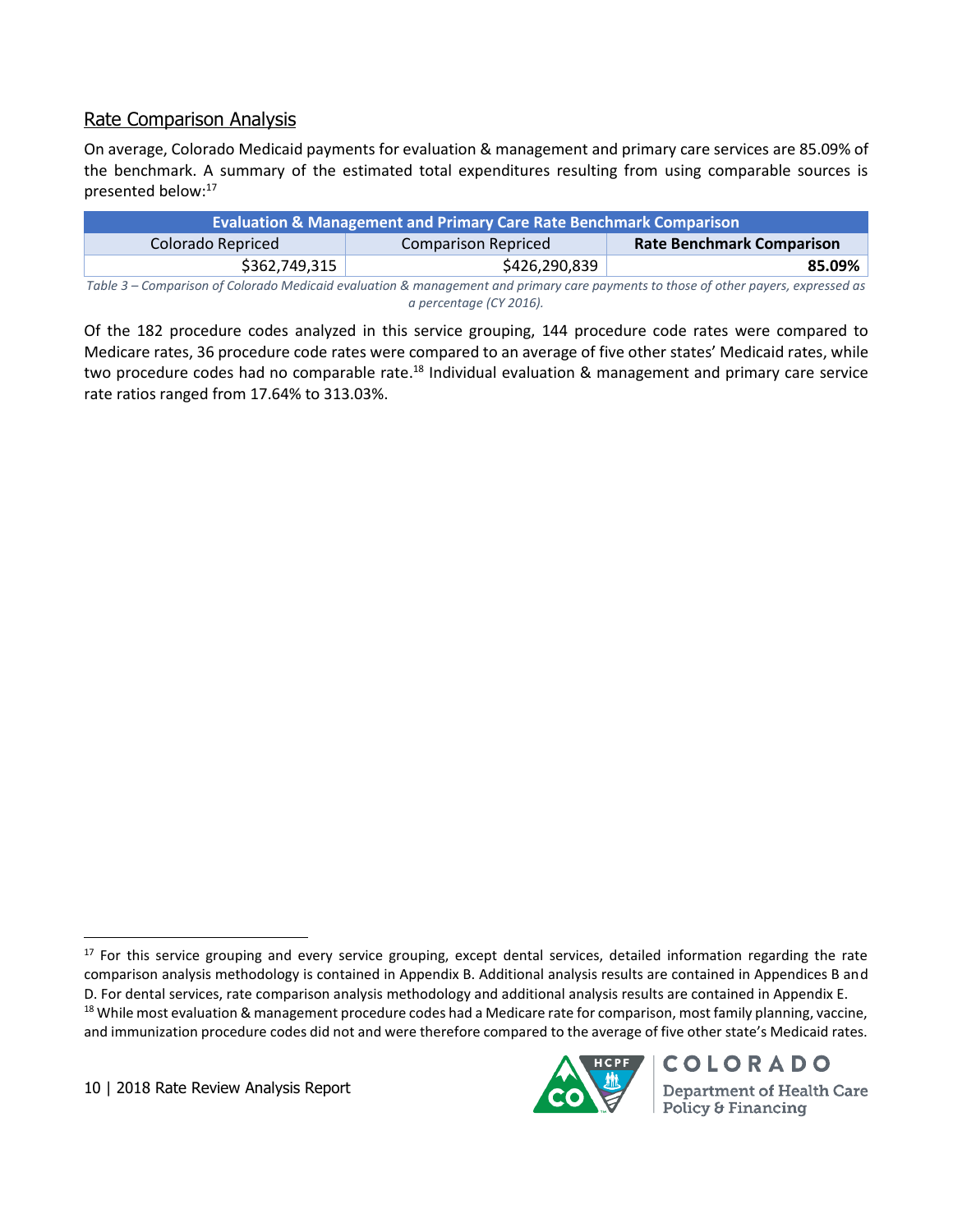#### Access to Care Analysis

For evaluation & management and primary care services, regional ACI scores ranged from 40 to 90.



*Figure 2 - Evaluation & management and primary care Access to Care Index (ACI) scores by region.*

In region 20 (Denver County), the Department calculated an ACI score of 40. Components of this score that required further review, because they were in the lowest quartile, were the penetration rate, member-to-provider ratio, and provider metrics. After further investigation, the Department was unable to identify potential access issues. Improvement on the penetration rate and member-to-provider ratio, as well as increases in providers serving clients living in the region, are not trends the Department would expect to see were an access issue present. Additionally, clients in this region may utilize evaluation & management and primary care services in other settings, including federally-qualified health centers (FQHCs). For more information related to utilization in other settings and the potential impact on analyses in this report, see Appendix C (pp.4-6).

Given that primary care is a uniquely important and widely utilized service, other organizations have conducted surveys and studies to better understand access to primary care services. The Department plans to examine these other data sources, to further determine if and where access issues may exist, if they are unique to Medicaid, and if issues are attributable to rates, including:

- investigating how utilization of evaluation & management and primary care services in FQHCs and regional health centers (RHCs), which were excluded from this analysis, might provide a more robust understanding of client access (the Department has this data and anticipates results by September 2018);
- conducting a primary care provider survey regarding appointment availability and wait times, to understand how results may vary based on region and insurance type (the Department anticipates obtaining this data by July 2018); and

11 | 2018 Rate Review Analysis Report

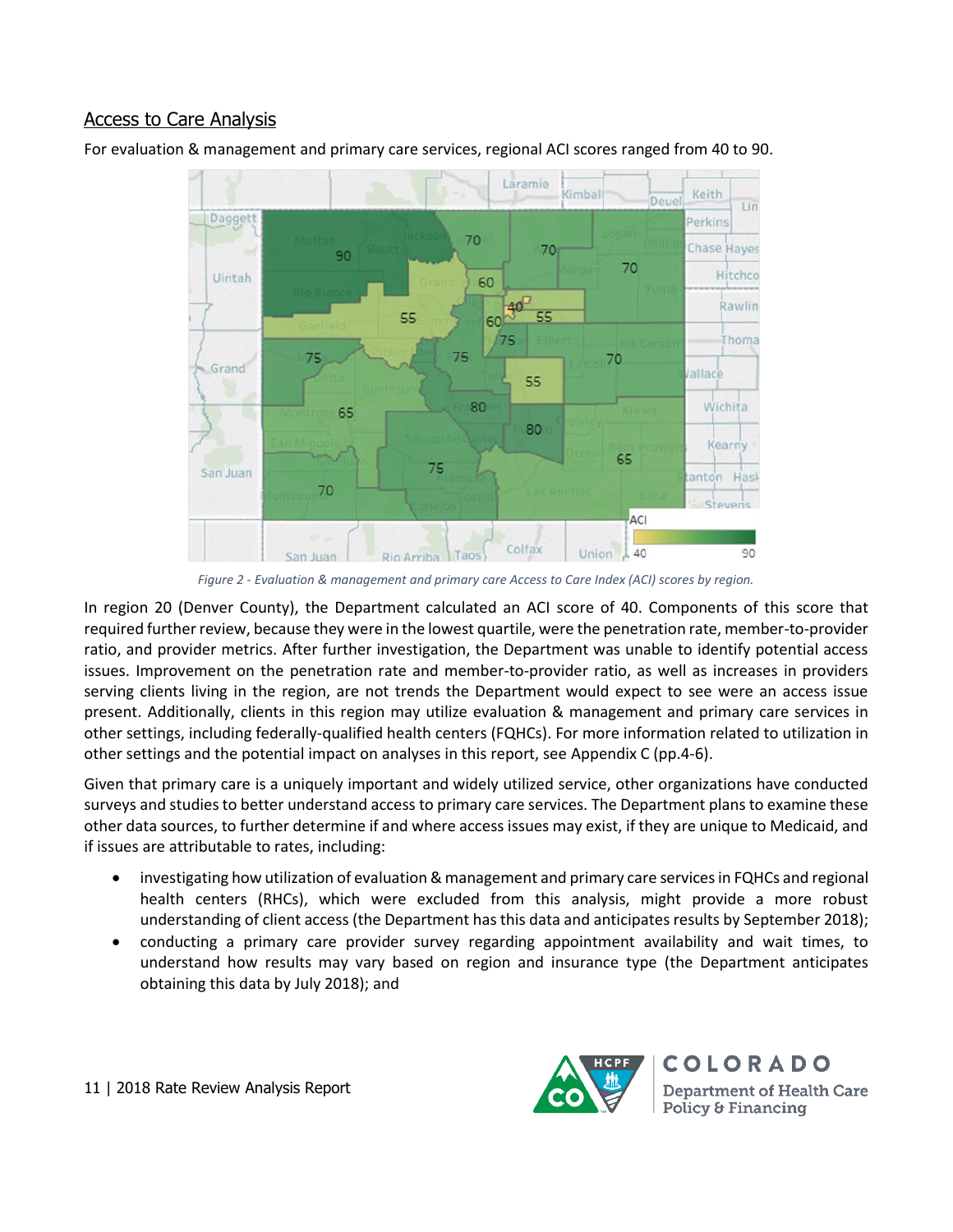• working with CDPHE and examining their provider directory tool, to understand if the number of primary care providers varies based on insurance type (the Department anticipates obtaining this data by July 2018).

In September 2017, the Colorado Health Institute (CHI) published their findings from the 2017 Colorado Health Access Survey (CHAS) in a report titled, ["Colorado's New Normal"](https://www.coloradohealthinstitute.org/sites/default/files/file_attachments/2017%20CHAS%20DESIGN%20FINAL%20for%20Web.pdf). One of the Top 10 Takeaways from the 2017 CHAS was the following:

Nine of 10 [Medicaid clients] are happy with the range of services covered, trailing only Medicare. Eight of 10 are happy with their choice of doctors, a better rate than those with individual coverage but trailing employer-sponsored insurance and Medicare. Finally, 81.0 percent of Medicaid clients say their family's needs are being met by the health care system, higher than any insurance type, including employer-sponsored insurance. (["Colorado's New Normal"](https://www.coloradohealthinstitute.org/sites/default/files/file_attachments/2017%20CHAS%20DESIGN%20FINAL%20for%20Web.pdf), p.7)

The Department further plans to:

• review regional data from the 2017 CHAS, and CHI's Access to Care Index, to understand: the client experience; regional variation in potential access, pathways to care, and realized access; and how those results may vary based on insurance type (the Department has some of this data and anticipates obtaining all data by September 2018).

#### **Conclusion**

Analyses suggest that evaluation & management and primary care payments at 85.09% of the benchmark were sufficient to allow for client access and provider retention. The Department plans to conduct additional research related to primary care as outlined above.

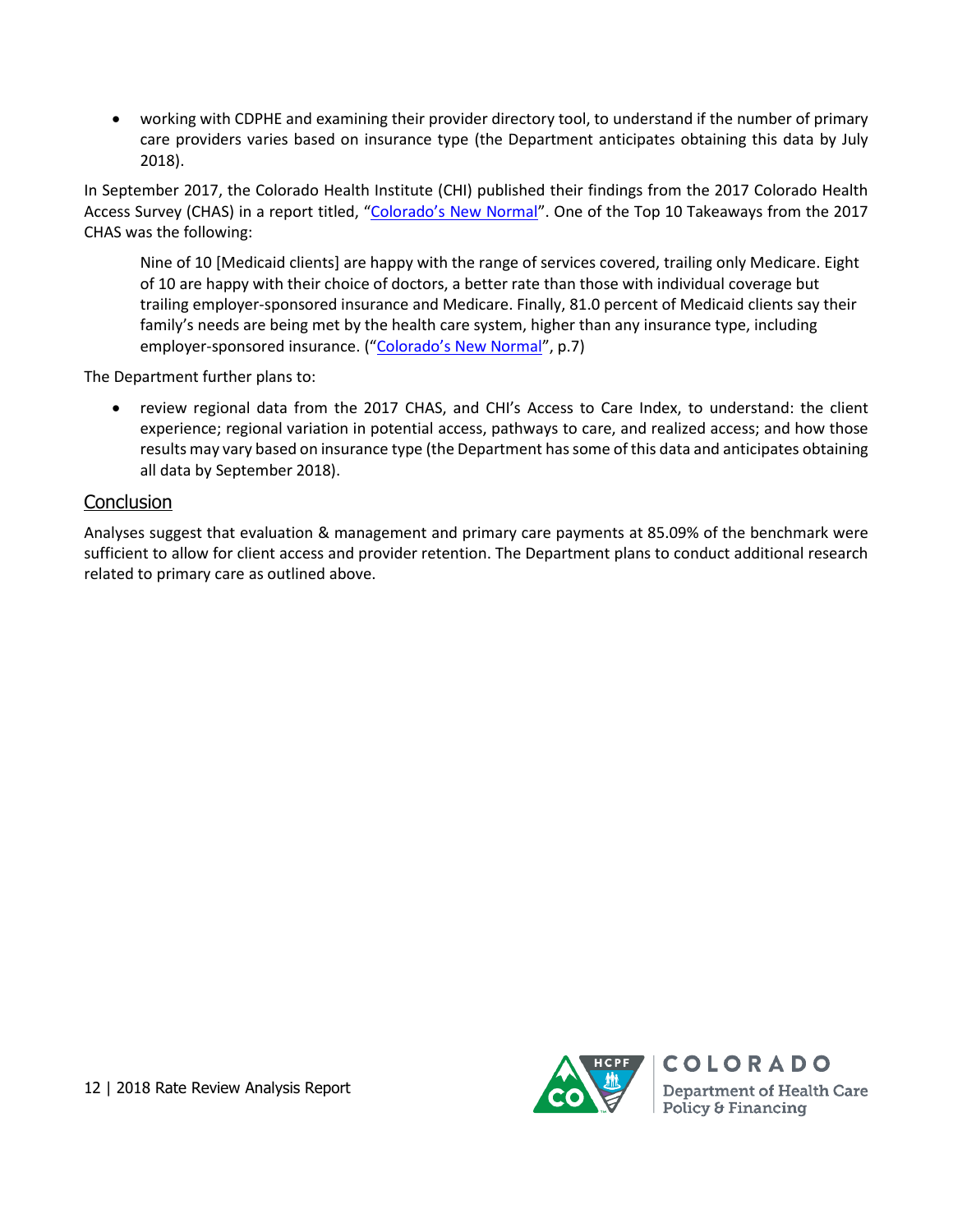# **4. Radiology Services**

The radiology service grouping is comprised of 514 procedure codes, including 70010-79999, S8032, and G0297.

| \$49,257,322 |
|--------------|
| 360,072      |
|              |
| 2.68%        |
| 6,331        |
|              |
| 7.29%        |
|              |

*Table 4 - Radiology services expenditure and utilization data (CY 2016).*

#### Rate Comparison Analysis

On average, Colorado Medicaid payments for radiology services are 81.86% of the benchmark. A summary of the estimated total expenditures resulting from using comparable sources is presented below:

| <b>Radiology Services Rate Benchmark Comparison</b> |                     |                                  |
|-----------------------------------------------------|---------------------|----------------------------------|
| Colorado Repriced                                   | Comparison Repriced | <b>Rate Benchmark Comparison</b> |
| \$50,946,184                                        | \$62,232,210        | $81.86\%^{19}$                   |

*Table 5 - Comparison of Colorado Medicaid radiology service payments to those of other payers, expressed as a percentage (CY 2016).*

Of the 514 procedure codes analyzed in this service grouping, 493 procedure code rates were compared to Medicare rates, 15 procedure code rates were compared to an average of five other states' Medicaid rates, while six procedure codes had no comparable rate. Individual radiology service rate ratios ranged from 8.76% to 397.12%.

13 | 2018 Rate Review Analysis Report

l



<sup>&</sup>lt;sup>19</sup> For some radiology services, Medicare has a multiple procedure discount policy. This means that, if additional radiology services are performed on the same day for the same client, Medicare reduces payments for the additional radiology services. Colorado does not have this policy. Therefore, the rate benchmark comparison could potentially underrepresent how Colorado Medicaid payments compare to Medicare (i.e., Colorado Medicaid payments may be closer to Medicare payments).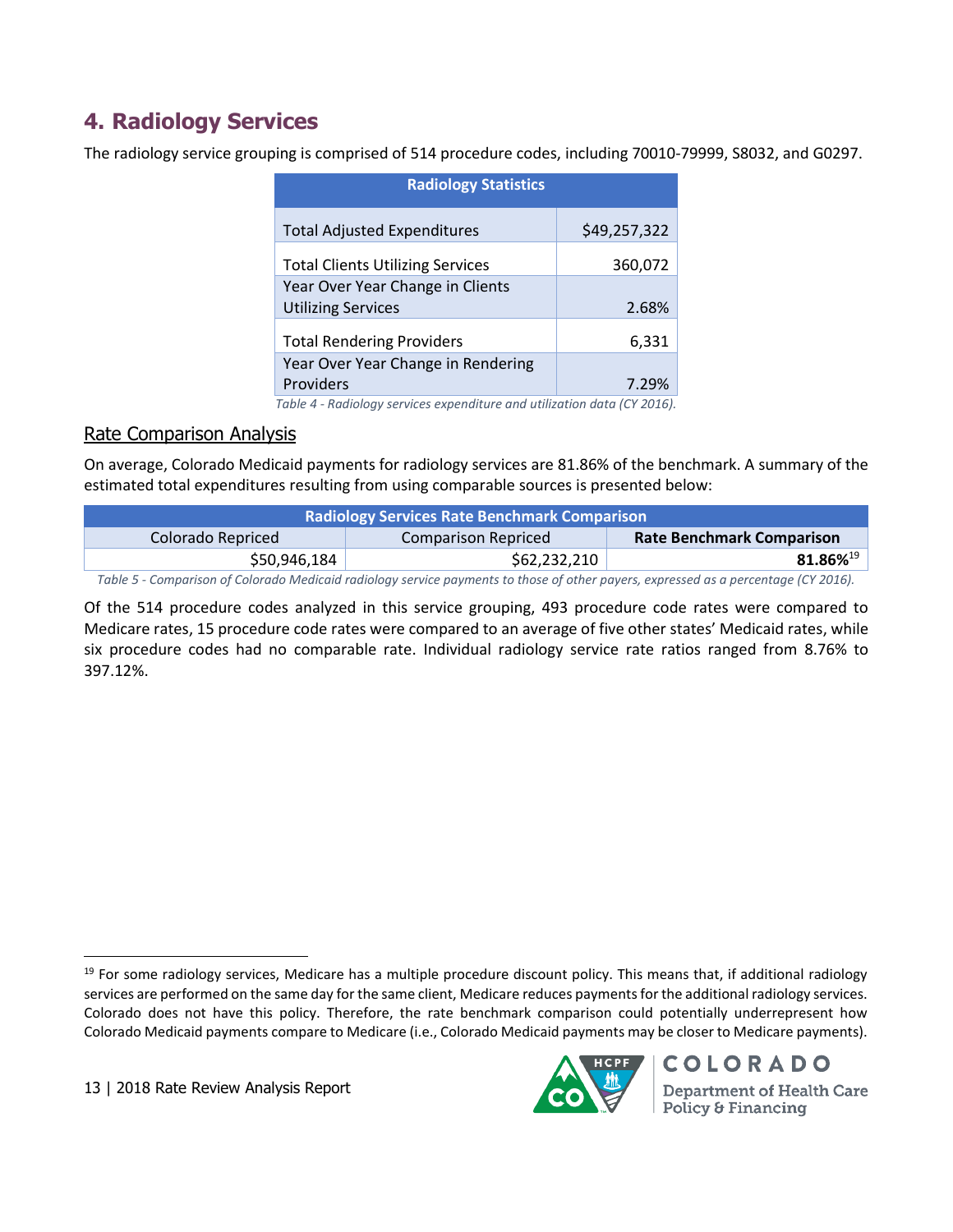#### Access to Care Analysis

Laramie **Kimbal Keith** Deue Linc Daggett erkins 70 **Chase Hayes** 65 85 80 Uintah Hitchco 55  $45 -$ Rawlins  $\overline{45}$ 50 50 60 'homa: 65 65 70 Grand allace 55 80 Wichita 55 75 Kearny 65 80 San Juan anton Hask 70 **Stevens** ACI Colfax Union Taos San Juan Rio Arriba  $-45$  $RT$ 

For radiology services, regional ACI scores ranged from 45 to 85.

*Figure 3 - Radiology services Access to Care Index (ACI) scores by region.*

In regions 15 and 20 (Arapahoe County and Denver County, respectively), the Department calculated ACI scores of 45. Components of these scores that required further review, because they were in the lowest quartile, were the member-to-provider ratios and provider metrics. After further investigation, the Department was unable to identify potential access issues. Improvements on the member-to-provider ratios, as well as increases in providers serving clients living in the region, are not trends the Department would expect to see were an access issue present.

#### **Conclusion**

Analyses suggest that radiology service payments at 81.86% of the benchmark were sufficient to allow for client access and provider retention.

During the February 16, 2018 MPRRAC meeting, committee members commented that it may be more cost effective for the Department to encourage radiology services in the free-standing outpatient setting, as opposed to the hospital setting. A stakeholder offered another opinion, expressing that hospitals may be more equipped to own and operate expensive radiology equipment. Additionally, this stakeholder noted that, in rural areas, hospitals may be closer than free-standing outpatient facilities, so incentivizing use of radiology services in the outpatient facility setting may result in access issues for rural clients.

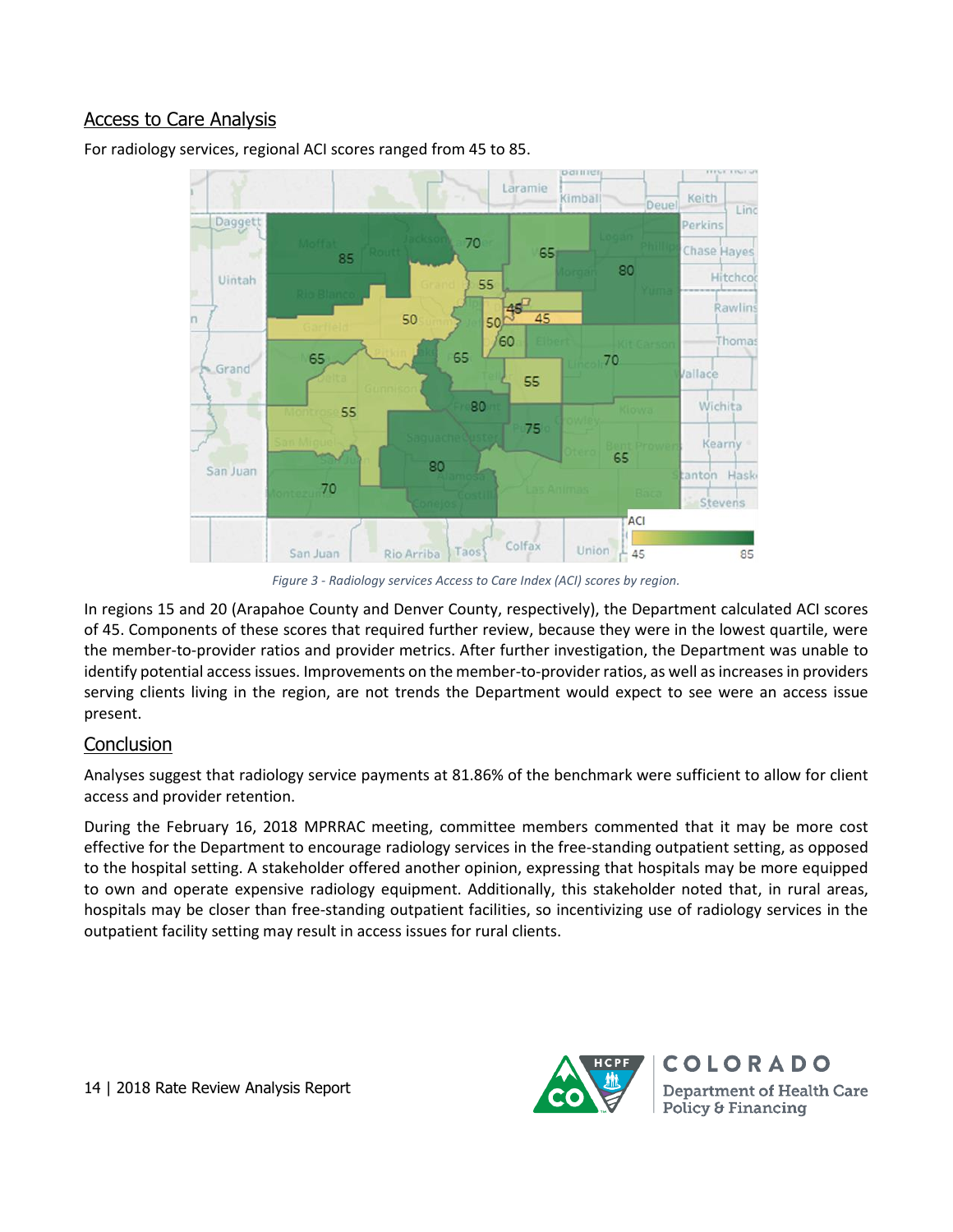# **5. Physical and Occupational Therapy Services**

The physical and occupational therapy service grouping is comprised of 38 procedure codes, including 97001- 97799. Certain physical and occupational therapy services received targeted rate increases in fiscal year (FY) 2014- 15 and FY 2015-16; these increases are accounted for in this report.

| <b>Physical and Occupational Therapy Services Statistics</b> |              |  |
|--------------------------------------------------------------|--------------|--|
| <b>Total Adjusted Expenditures</b>                           | \$31,137,894 |  |
| <b>Total Clients Utilizing Services</b>                      | 30,597       |  |
| Year Over Year Change in Clients                             |              |  |
| <b>Utilizing Services</b>                                    | 27.51%       |  |
| <b>Total Rendering Providers</b>                             | 1,536        |  |
| Year Over Year Change in Rendering                           |              |  |
| <b>Providers</b>                                             | 20.85%       |  |

*Table 6 - Physical and occupational therapy services expenditure and utilization data (CY 2016).*

#### Rate Comparison Analysis

On average, Colorado Medicaid payments for physical and occupational therapy services are 82.58% of the benchmark. A summary of the estimated total expenditures resulting from using comparable sources is presented below:

| Physical and Occupational Therapy Services Rate Benchmark Comparison |                        |                                  |
|----------------------------------------------------------------------|------------------------|----------------------------------|
| Colorado<br>Repriced                                                 | Comparison<br>Repriced | <b>Rate Benchmark Comparison</b> |
| \$31,068,422                                                         | \$37,620,595           | 82.58%                           |

*Table 7 - Comparison of Colorado Medicaid physical and occupational therapy service payments to those of other payers, expressed as a percentage (CY 2016).*

Of the 38 procedure codes analyzed in this service grouping, 37 procedure code rates were compared to Medicare rates and one procedure code rate was compared to an average of five other states' Medicaid rates. Individual physical and occupational therapy service rate ratios ranged from 23.09% to 389.13%.

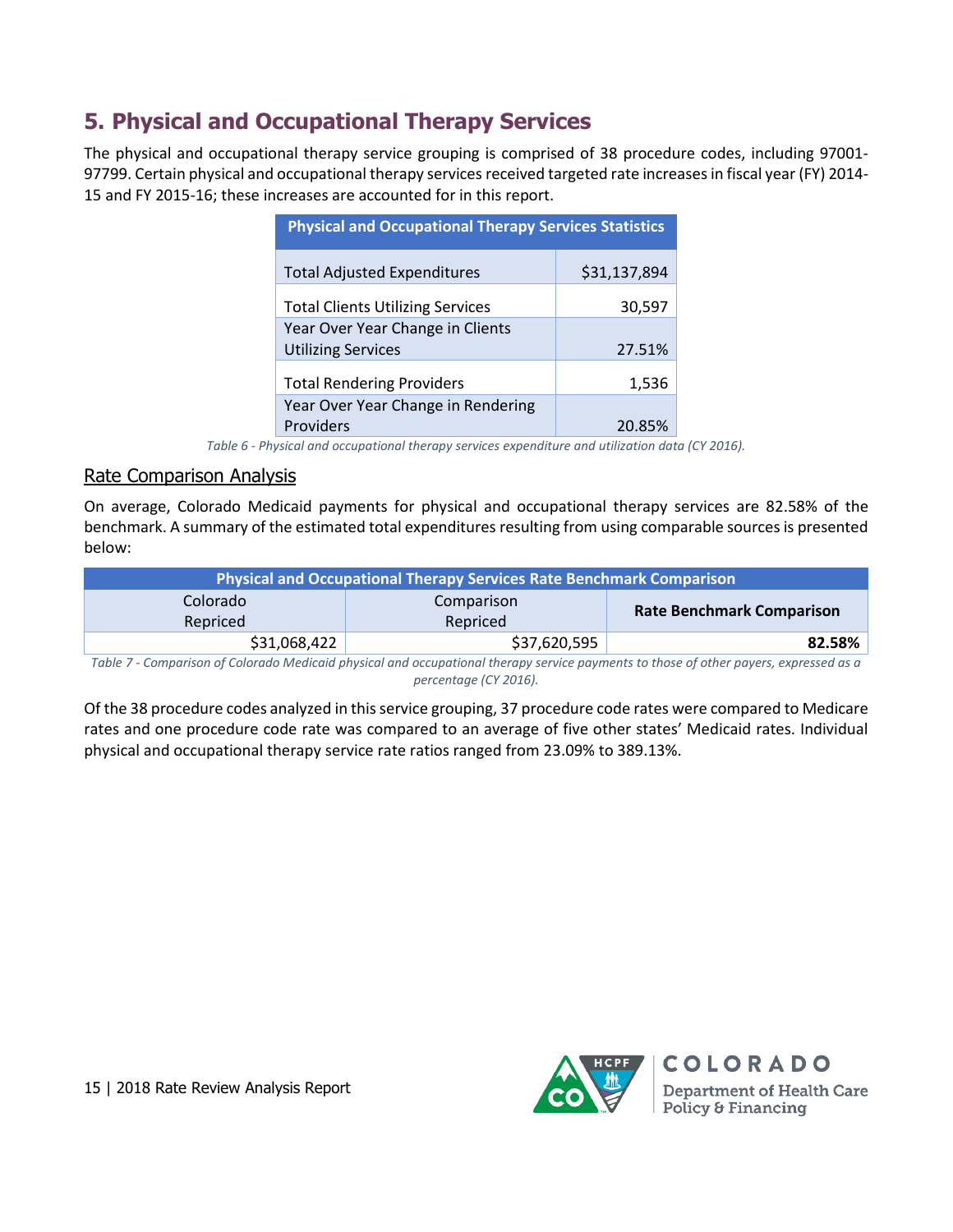#### Access to Care Analysis



For physical and occupational therapy services, regional ACI scores ranged from 45 to 90.

*Figure 4 - Physical and occupational therapy services Access to Care Index (ACI) scores by region.*

In region 10 (Delta, Gunnison, Hinsdale, Montrose, Ouray, and San Miguel Counties), the Department calculated an ACI score of 45. Components of this score that required further review, because they were in the lowest quartile, were the penetration rate, member-to-provider ratio, and distance metric. Though further investigation indicated improvement on the penetration rate and member-to-provider ratio, there was a slight decline on the distance metric, which may indicate an access issue. The Department plans to:

- conduct county-specific investigations for the counties in region 10, to understand if trends in one county are driving results for the entire region (the Department has this data and anticipates results by July 2018); and
- continue access analysis and utilization monitoring for physical and occupational therapy services in this region.

In region 20 (Denver County), the Department calculated an ACI score of 50. Components of this score that required further review, because they were in the lowest quartile, were the penetration rate and provider metrics. After further investigation, the Department was unable to identify potential access issues. Improvement on the penetration rate, as well as increase in providers serving clients living in the region, are not trends the Department would expect to see were an access issue present.

## **Conclusion**

Analyses suggest that physical and occupational therapy service payments at 82.58% of the benchmark were sufficient to allow for client access and provider retention. The Department plans to conduct additional research

16 | 2018 Rate Review Analysis Report

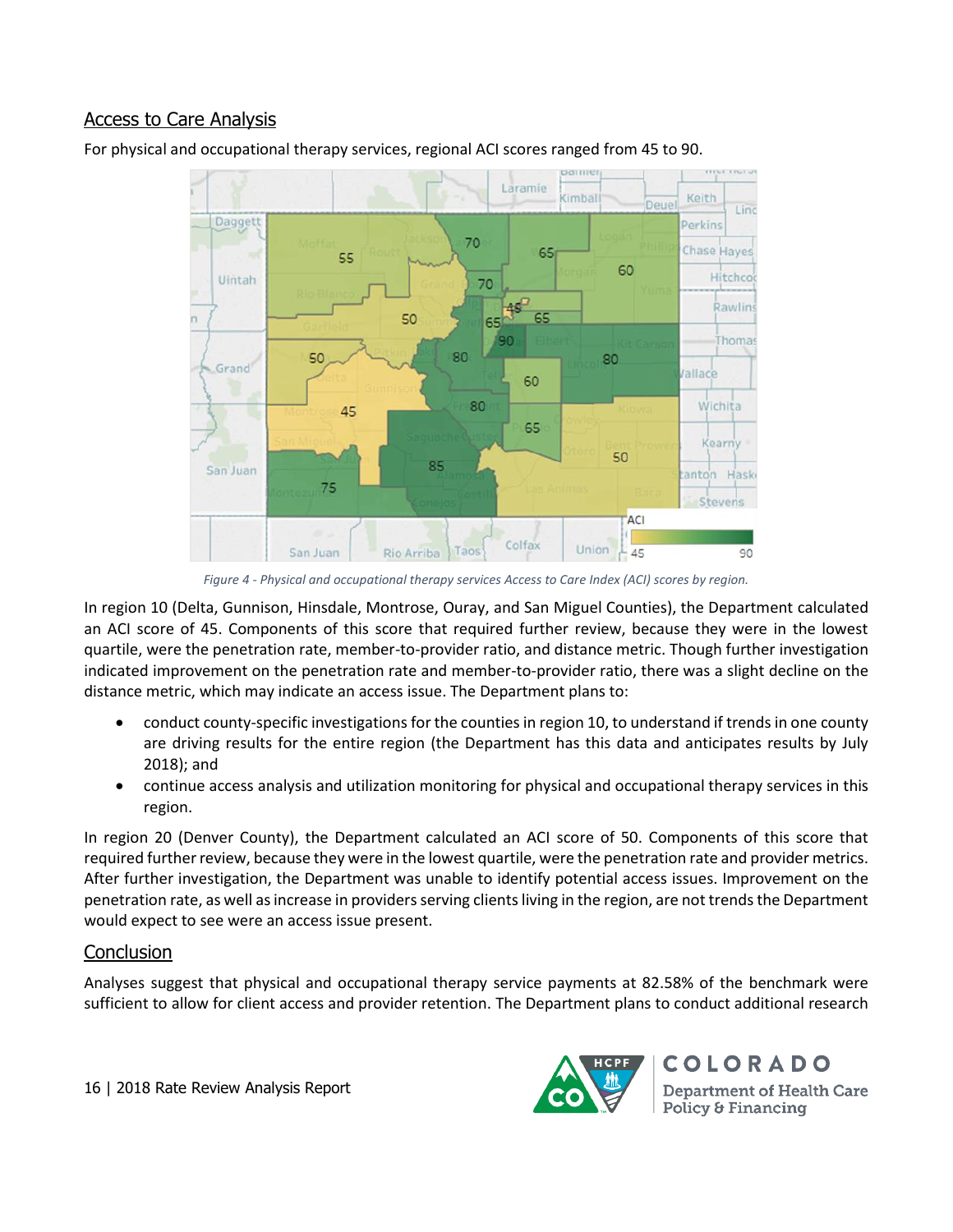in region 10 to determine if access issues exist, if they are unique to Medicaid, and if issues are attributable to rates.

Through the rate review process, the Department received stakeholder and committee member feedback that access issues may exist.<sup>20</sup> Stakeholders expressed concern that when service code 97001 was recently deconsolidated by CMS and the American Medical Association into three codes, based on the time and complexity of service, the associated rates the Department set were not appropriate. Similarly, stakeholders expressed concern with the rate the Department set for service code 97164, which replaced service code 97002, and further defines the time and complexity of the service.<sup>21</sup>

| <b>Updated Physical Therapy Codes</b> |                        |         |
|---------------------------------------|------------------------|---------|
| <b>Additional Code</b>                | <b>Associated Time</b> | Rate    |
| $97161^a$                             | 20 minutes             | \$28.76 |
| 97162 <sup>a</sup>                    | 30 minutes             | \$40.50 |
| 97163 <sup>a</sup>                    | 45 minutes             | \$70.46 |
| 97164 <sup>b</sup>                    | 20 minutes             | \$28.76 |

*Table 8 - Deconsolidated physical therapy evaluation service codes, associated time, and rates.*

**a** These codes represent the deconsolidation of code 97001, an untimed code with a rate of \$68.55. **b** This code replaced 97002, an untimed code with a rate of \$38.49.

Specifically, stakeholders expressed concern that:

- The Department did not conduct stakeholder engagement or message the additional codes and rates prior to implementation.
- Medicare, and most other states, have not calculated rates for the additional codes and currently pay the same amount for all additional codes.

The Department plans to evaluate stakeholder concerns and continue discussions over the summer.

17 | 2018 Rate Review Analysis Report

l



 $20$  During the February 16, 2018 MPRRAC meeting, the Department received additional written feedback from stakeholders regarding potential access issues for certain physical therapy services. Written feedback is located on the Department's [MPRRAC website.](https://www.colorado.gov/pacific/hcpf/medicaid-provider-rate-review-advisory-committee)

<sup>&</sup>lt;sup>21</sup> Procedure codes are updated every January by CMS and the American Medical Association (AMA), to delete, replace, and add new procedure codes. Beginning January 2017, two physical therapy procedure codes, evaluation and re-evaluation, were deleted and replaced with four codes that contain more specific descriptions based on visit times and complexity.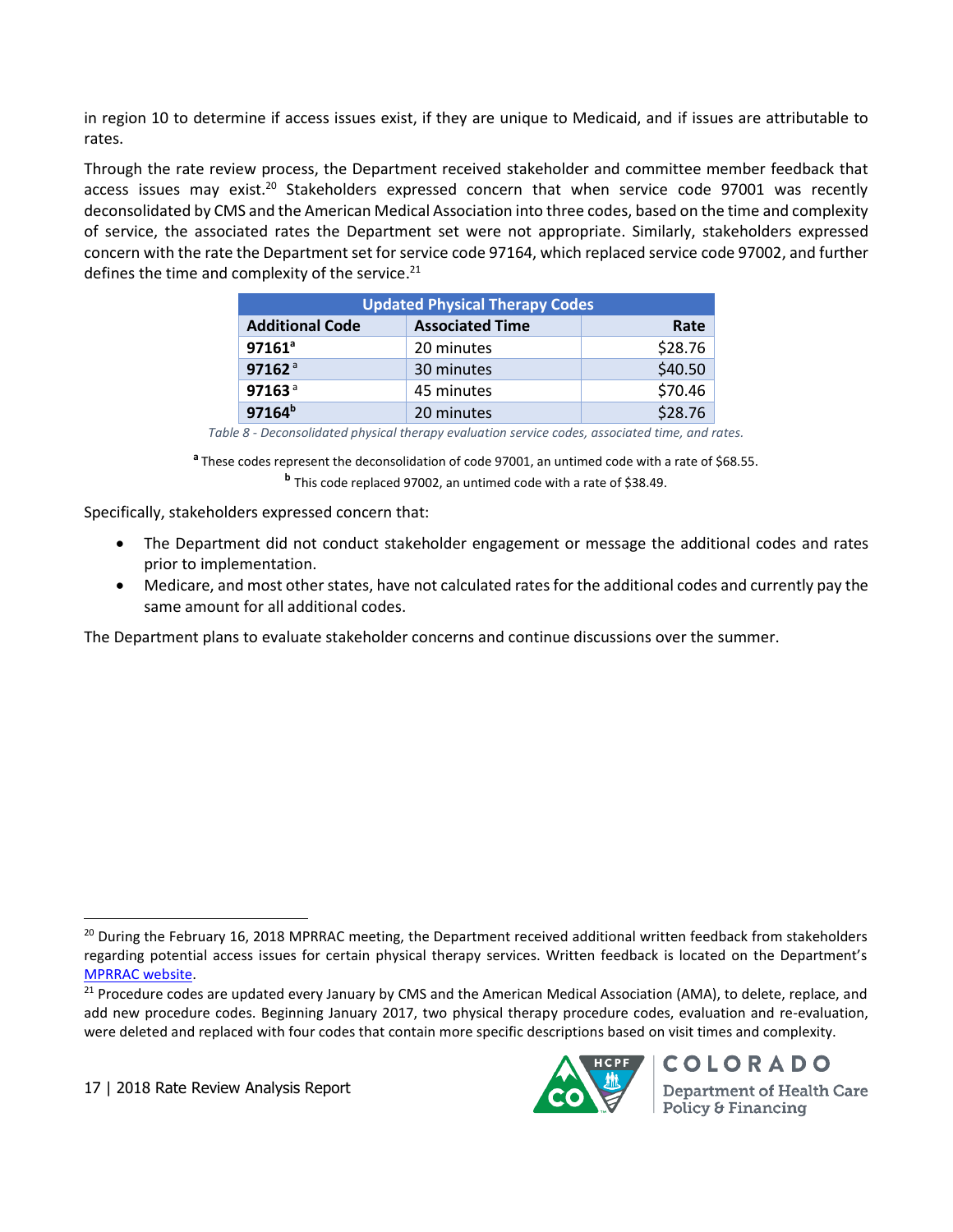# **6. Maternity Services**

The maternity service grouping is comprised of 48 procedure codes, including 59000-59899 and H1005. The Department notes that, like all services reviewed in year three of the rate review process, maternity services reviewed in this report are services billed on the professional claim for the professional portion of services. The facility portions of maternity services, billed on facility claims, are excluded from the rate review process and these analyses. It is also worth noting that, in 2016, approximately 45% of babies in Colorado were born to mothers enrolled in Colorado Medicaid (including CHP+).

| <b>Maternity Services Statistics</b>    |              |  |
|-----------------------------------------|--------------|--|
| <b>Total Adjusted Expenditures</b>      | \$26,888,566 |  |
| <b>Total Clients Utilizing Services</b> | 26,487       |  |
| Year Over Year Change in Clients        |              |  |
| <b>Utilizing Services</b>               | $-1.64%$     |  |
| <b>Total Rendering Providers</b>        | 1,213        |  |
| Year Over Year Change in Rendering      |              |  |
| Providers                               | 3.68%        |  |

*Table 9 - Maternity services expenditure and utilization data (CY 2016).*

It is also important to note an emerging national and state trend, which may not be evident in this report's claimsbased analyses: maternal mortality. A recent study found that, from 2000 to 2014, the estimated maternal mortality rate increased for 48 states and Washington, DC, while the international trend moved in the opposite direction (MacDorman, et al., 2016).<sup>22</sup> In Colorado, a recent CDPHE study, titled "Understanding Maternal Deaths [in Colorado](https://www.colorado.gov/pacific/sites/default/files/PF_Maternal_Mortality_Colorado-12-01-17.pdf)", found that maternal mortality is increasing, but not from causes directly related to pregnancy. Instead, maternal mortality increases are attributable to non-pregnancy related deaths, such as motor vehicle accidents, which are on the decline, and underlying mental health conditions, which are on the rise. The report states, "furthermore, toxic amounts of prescription and/or recreational drugs have played a role in one-quarter of all deaths" ("[Understanding Maternal Deaths in Colorado](https://www.colorado.gov/pacific/sites/default/files/PF_Maternal_Mortality_Colorado-12-01-17.pdf)", p.14). According to the study, the Colorado Maternal Mortality Review Committee identified a high percentage of maternal deaths as preventable.

The Department has received feedback, outside of the rate review process, that increased maternal mortality may be related to access to care and quality concerns. The Department will continue to partner with CDPHE and other organizations to address the findings of this study and develop solutions and next steps.

18 | 2018 Rate Review Analysis Report

 $\overline{a}$ 



<sup>&</sup>lt;sup>22</sup> MacDorman, M. F., Declercq, E., Cabral, H., & Morton, C. (2016). Is the United States Maternal Mortality Rate Increasing? Disentangling trends from measurement issues. Short title: U.S. Maternal Mortality Trends. Obstetrics and Gynecology, 128(3), 447–455. Accessed via[: https://www.ncbi.nlm.nih.gov/pmc/articles/PMC5001799/.](https://www.ncbi.nlm.nih.gov/pmc/articles/PMC5001799/)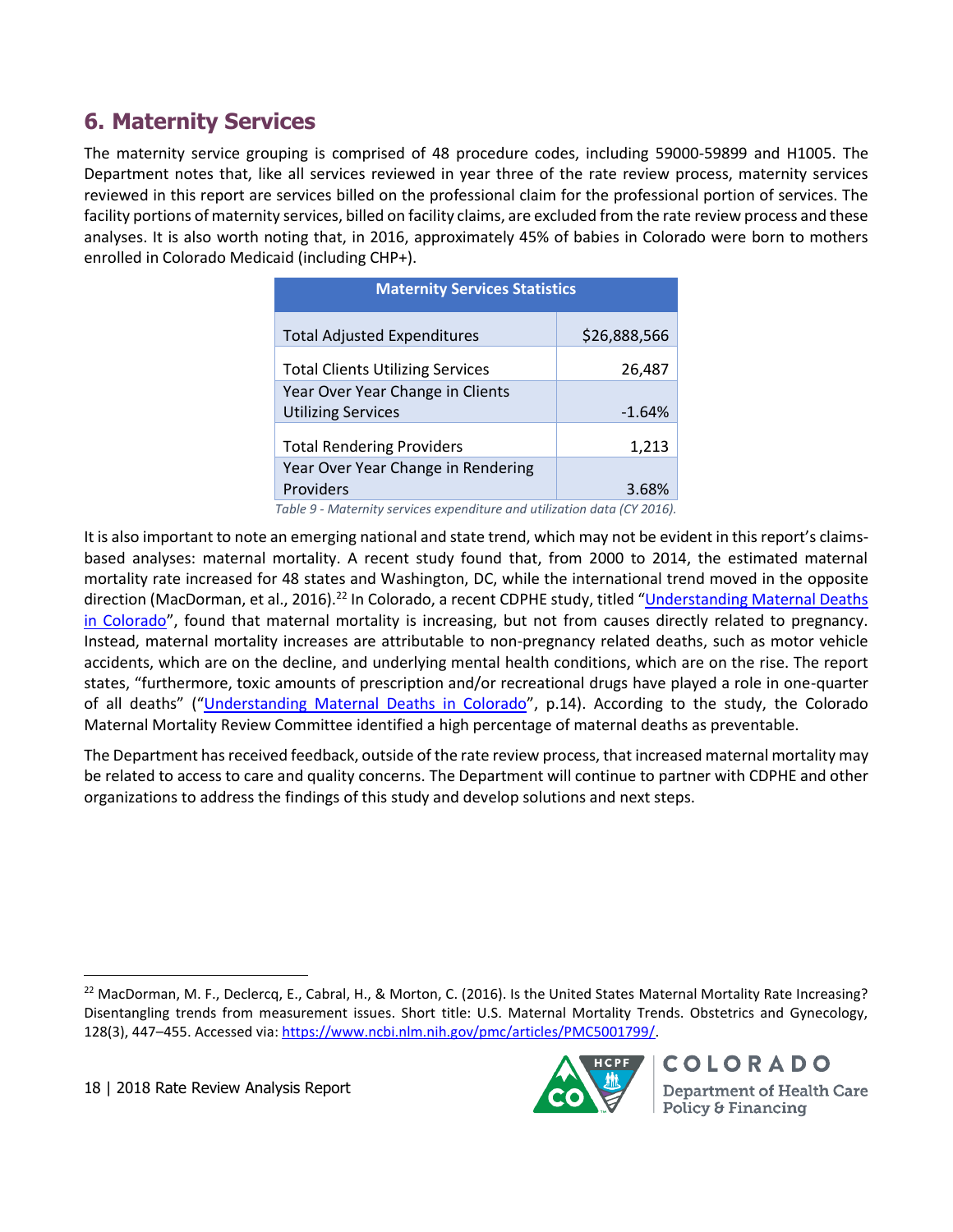### Rate Comparison Analysis

On average, Colorado Medicaid payments for maternity services are 69.49% of the benchmark.<sup>23</sup> A summary of the estimated total expenditures resulting from using comparable sources is presented below:

| <b>Maternity Services Rate Benchmark Comparison</b> |                     |                                  |
|-----------------------------------------------------|---------------------|----------------------------------|
| Colorado Repriced                                   | Comparison Repriced | <b>Rate Benchmark Comparison</b> |
| \$29,134,265                                        | \$41,927,371        | 69.49%                           |
|                                                     |                     |                                  |

*Table 10 - Comparison of Colorado Medicaid maternity services payments to those of other payers, expressed as a percentage (CY 2016).*

Of the 48 procedure codes analyzed in this service grouping, all 48 procedure code rates were compared to an average of five other states' Medicaid rates. Medicare covers certain maternity services for individuals under 65 years old who qualify for Medicare due to disability; however, because the population eligible for Medicare maternity services is considerably different from the population eligible for Colorado Medicaid's maternity services, the Department compared exclusively to other states' Medicaid rates. Individual maternity service rate ratios ranged from 29.73% to 95.68%.

19 | 2018 Rate Review Analysis Report

 $\overline{a}$ 



<sup>&</sup>lt;sup>23</sup> The Department did not conduct a rate comparison for the Prenatal Plus program (service code H1005), which provides case management services for high-risk pregnant individuals. Differences in payment methodologies did not allow for a valid comparison to other state Medicaid rates.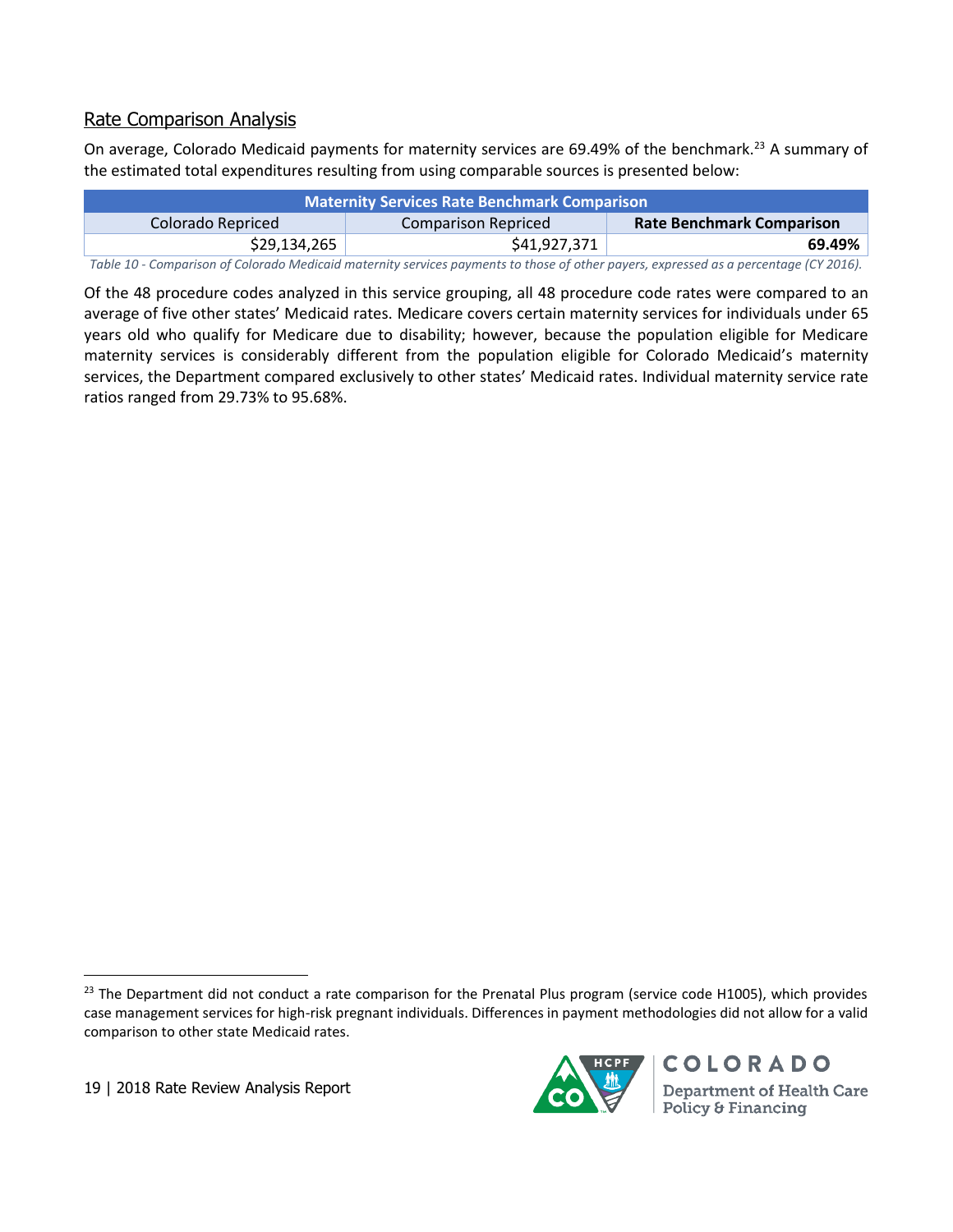#### Access to Care Analysis

Laramie **Gimbal** Deue Daggett 65 65 65 60 Uintah 80

55

For maternity services, regional ACI scores ranged from 35 to 90.

55



85

45

 $70$ 90 50

75

*Figure 5 - Maternity services Access to Care Index (ACI) scores by region.*

In region 9 (Archuleta, Dolores, La Plata, Montezuma, and San Juan Counties), the Department calculated an ACI score of 35. Components of this score that required further review, because they were in the lowest quartile, were the member-to-provider ratio, distance metric, and active provider months. Though further investigation indicated improvement on the member-to-provider ratio, as well as increases in providers serving clients living in the region, there was a decline on the distance metric, which may indicate an access issue. The Department plans to:

- conduct county-specific investigations for the counties in region 9, to understand if trends in one county are driving results for the entire region (the Department has this data and anticipates results by July 2018);
- investigate how utilization of maternity services in FQHCs and RHCs, which were excluded from this analysis, might provide a more robust understanding of client access (the Department has this data and anticipates results by September 2018);
- examine CDPHE's provider directory data to understand if the number of providers varies based on insurance type (the Department anticipates obtaining this data by July 2018); and
- continue access analysis and utilization monitoring for maternal services in this region.

In region 10 (Delta, Gunnison, Hinsdale, Montrose, Ouray, and San Miguel Counties), the Department calculated an ACI score of 40. Components of this score that required further review, because they were in the lowest quartile, were the member-to-provider ratio, distance metric, and provider metrics. After further investigation, the Department was unable to identify potential access issues. Improvement on the member-to-provider ratio



Keith

Perkins

**Chase Hayes** 

Hitchco

Rawlin:

Thoma:

Linc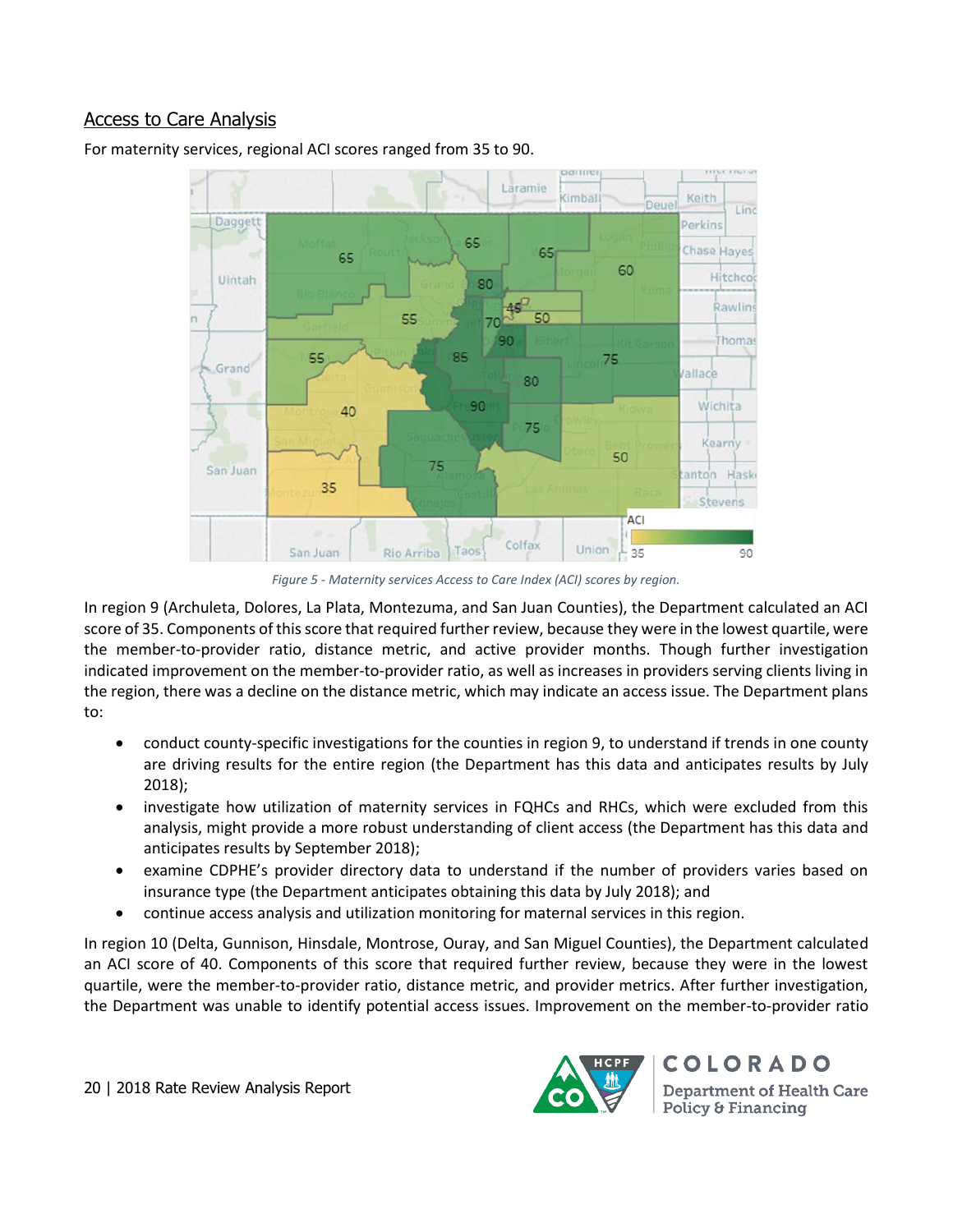and distance metric, as well as increases in providers serving clients living in the region, are not trends the Department would expect to see were an access issue present.

In region 20 (Denver County), the Department calculated an ACI score of 45. Components of this score that required further review, because they were in the lowest quartile, were the penetration rate and provider metrics. After further investigation, the Department was unable to identify potential access issues. Improvement on the penetration rate, as well as increases in providers serving clients living in the region, are not trends the Department would expect to see were an access issue present.

Region 6 (Baca, Bent, Crowley, Huerfano, Kiowa, Las Animas, Otero, and Prowers Counties), where the Department calculated an ACI score of 50, did not meet the criteria for further review because only two metrics, penetration rate and the distance metric, were in the lowest quartile. However, because the Department noticed a decline on both the penetration rate and the distance metric, as well as a decrease in providers serving clients living in the region, the Department plans to conduct the same research for region 6 as it does for region 9.

#### Conclusion

Analyses suggest that maternity service payments at 69.49% of the benchmark were sufficient to allow for client access and provider retention. The Department notes that payments for maternity services are below 80-100% of other state Medicaid rates. Over the summer, the Department plans to use its rate setting methodology to examine certain maternity service rates, in addition to investigating considerations (outlined in the Payment Philosophy section, pp.2-3) and possible solutions. The Department also plans to conduct additional research in regions 6 and 9 to determine if access issues exist, if they are unique to Colorado Medicaid, and if issues are attributable to rates. Finally, as mentioned in the Service Description section above, the Department plans to continue to partner with CDPHE and other organizations to monitor and develop solutions related to maternal mortality.

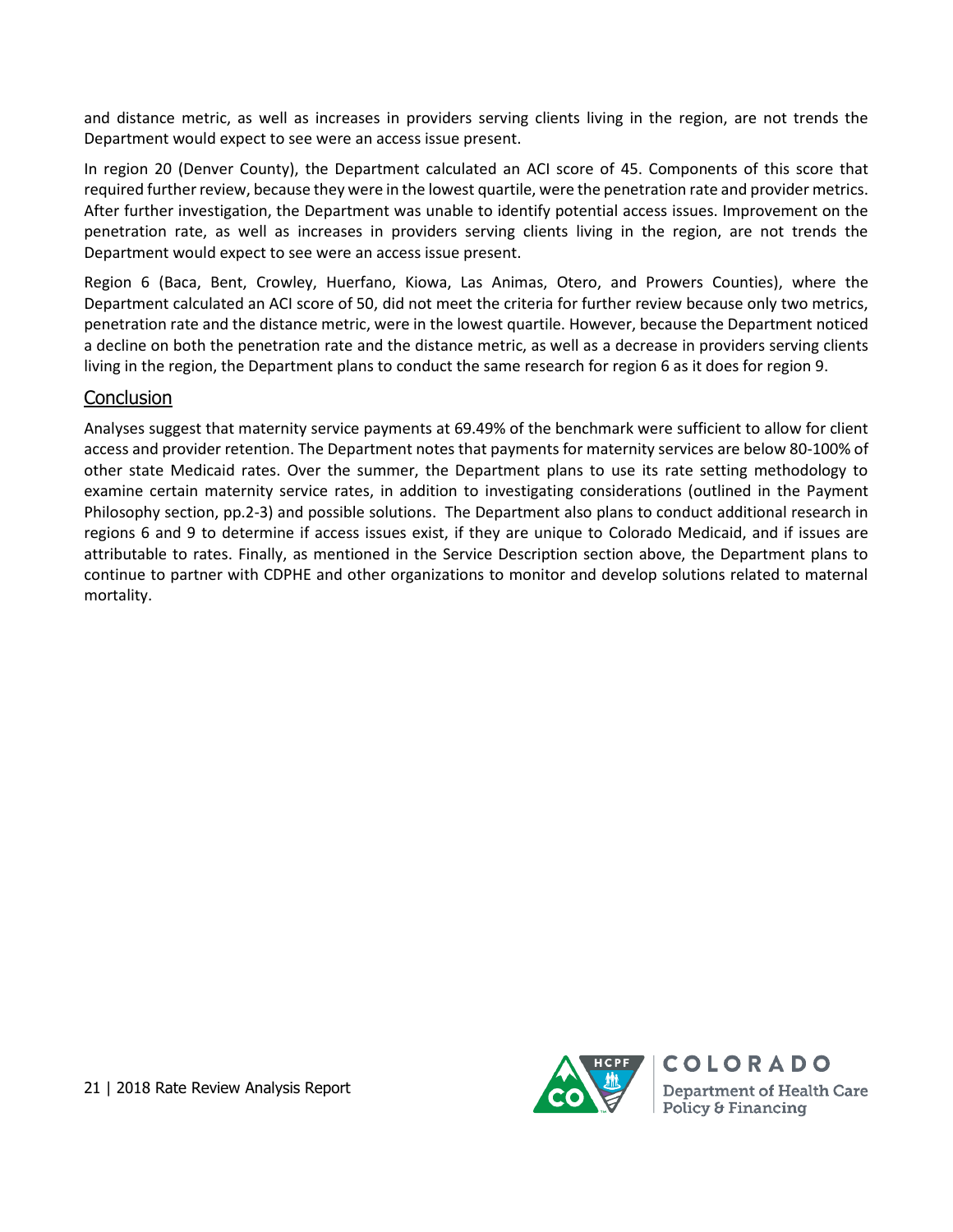# **7. Surgeries**

The surgery service grouping is comprised of 819 procedure codes, including:

- genital system surgeries (54000-58999)
- nervous system surgeries (61000-64999)
- urinary system surgeries (50010-53899)
- endocrine system surgeries (60000-60699)

Remaining surgeries were examined in year two of the rate review process. For more information, see th[e 2017](https://www.colorado.gov/pacific/sites/default/files/2017%20Medicaid%20Provider%20Rate%20Review%20Analysis%20Report%20-%20Physician%20Services%2C%20Surgery%2C%20and%20Anesthesia.pdf) [Medicaid Provider Rate Review Analysis Report](https://www.colorado.gov/pacific/sites/default/files/2017%20Medicaid%20Provider%20Rate%20Review%20Analysis%20Report%20-%20Physician%20Services%2C%20Surgery%2C%20and%20Anesthesia.pdf) (pp.58-101) and the [2017 Medicaid Provider Rate Review](https://www.colorado.gov/pacific/sites/default/files/2017%20Medicaid%20Provider%20Rate%20Review%20Recommendation%20Report%20November%202017.pdf)  [Recommendation Report](https://www.colorado.gov/pacific/sites/default/files/2017%20Medicaid%20Provider%20Rate%20Review%20Recommendation%20Report%20November%202017.pdf) (pp.5-8).

| <b>Surgery Statistics</b>               |              |
|-----------------------------------------|--------------|
| <b>Total Adjusted Expenditures</b>      | \$13,575,143 |
| <b>Total Clients Utilizing Services</b> | 38,141       |
| Year Over Year Change in Clients        |              |
| <b>Utilizing Services</b>               | 4.25%        |
| <b>Total Rendering Providers</b>        | 4,935        |
| Year Over Year Change in Rendering      |              |
| Providers                               | 2.71%        |

*Table 11 - Surgeries expenditure and utilization data (CY 2016).*

#### Rate Comparison Analysis

On average, Colorado Medicaid payments for surgeries are 68.11% of the benchmark. A summary of the estimated total expenditures resulting from using comparable sources is presented below:

| <b>Surgery Services Rate Benchmark Comparison</b> |                     |                                  |  |  |  |
|---------------------------------------------------|---------------------|----------------------------------|--|--|--|
| Colorado Repriced                                 | Comparison Repriced | <b>Rate Benchmark Comparison</b> |  |  |  |
| \$14,612,541                                      | \$21,453,664        | 68.11%                           |  |  |  |
| .                                                 |                     |                                  |  |  |  |

*Table 12 - Comparison of Colorado Medicaid surgery payments to those of other payers, expressed as a percentage (CY 2016).*

Of the 819 procedure codes analyzed in this service grouping, 812 procedure code rates were compared to Medicare rates, four procedure code rates were compared to an average of five other states' Medicaid rates, while three procedure codes had no comparable rate. Individual surgery service rate ratios ranged from 2.16% to 1,194.84%.

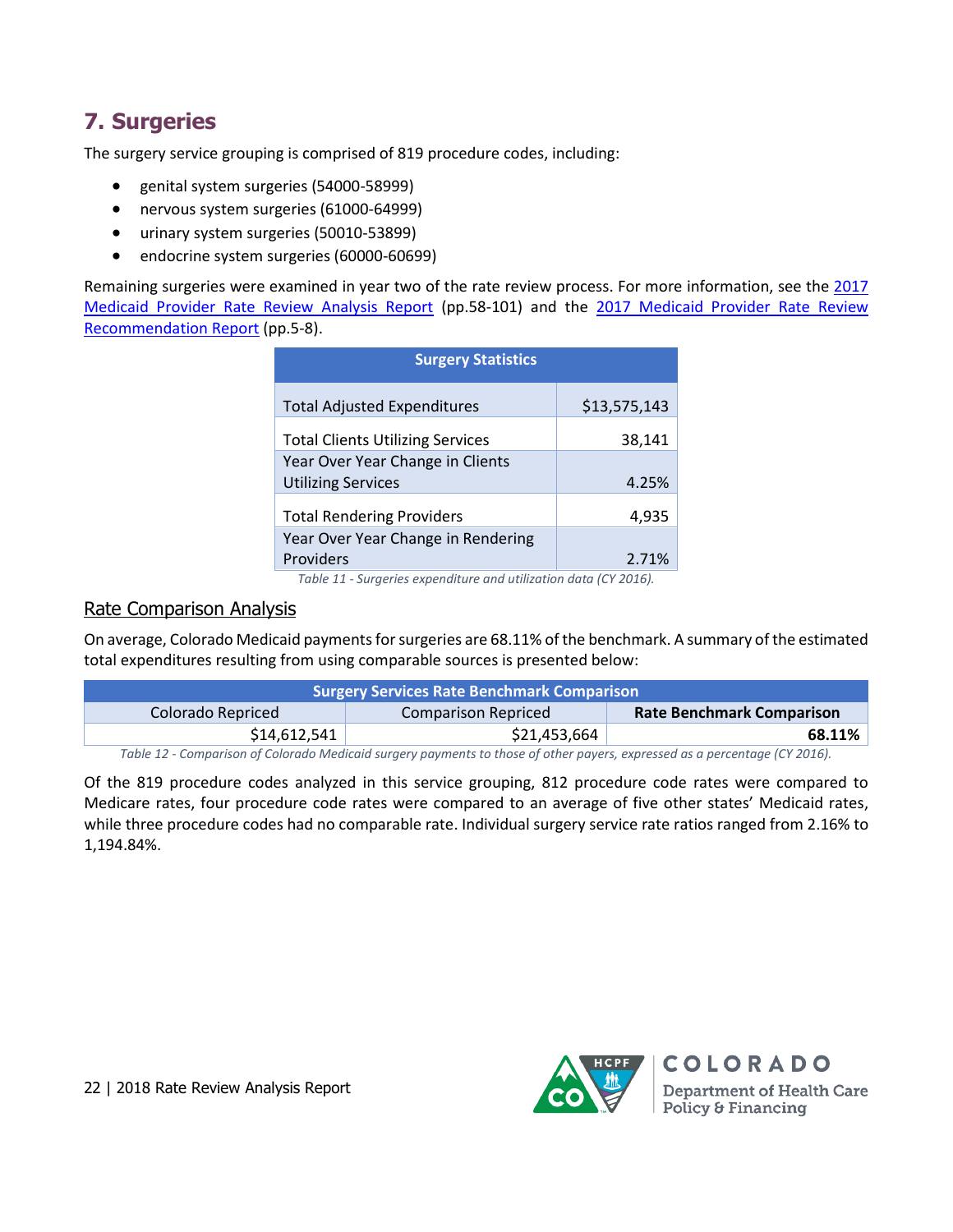#### Access to Care Analysis

For surgeries, regional ACI scores ranged from 30 to 85.



*Figure 6 - Surgery Access to Care Index (ACI) scores by region.*

In region 10 (Delta, Gunnison, Hinsdale, Montrose, Ouray, and San Miguel Counties), the Department calculated an ACI score of 30. Components of this score that required further review, because they were in the lowest quartile, were the penetration rate, member-to-provider ratio, distance metric, and active provider months. Though further investigation indicated improvement on the penetration rate and member-to-provider ratio, as well as an increase in providers serving clients living in the region, there was a decline on the distance metric, which may indicate an access issue. The Department plans to:

- conduct county-specific investigations for the counties in region 10, to understand if trends in one county are driving results for the entire region (the Department has this data and anticipates results by July 2018);
- examine CDPHE's provider directory data to understand if the number of providers varies based on insurance type (the Department anticipates obtaining this data by July 2018); and
- continue access analysis and utilization monitoring for surgeries in this region.

In region 19 (Mesa County), the Department calculated an ACI score of 35. Components of this score that required further review, because they were in the lowest quartile, were the penetration rate, member-to-provider ratio, and provider metrics. After further investigation, the Department was unable to identify potential access issues. The penetration rate was within one standard deviation from the mean and is therefore attributed to normal variation. Additionally, improvement on the member-to-provider ratio, as well as increases in providers serving clients living in the region, are not trends the Department would expect to see were an access issue present.

In region 20 (Denver County), the Department calculated an ACI score of 40. Components of this score that required further review, because they were in the lowest quartile, were the penetration rate, member-to-provider

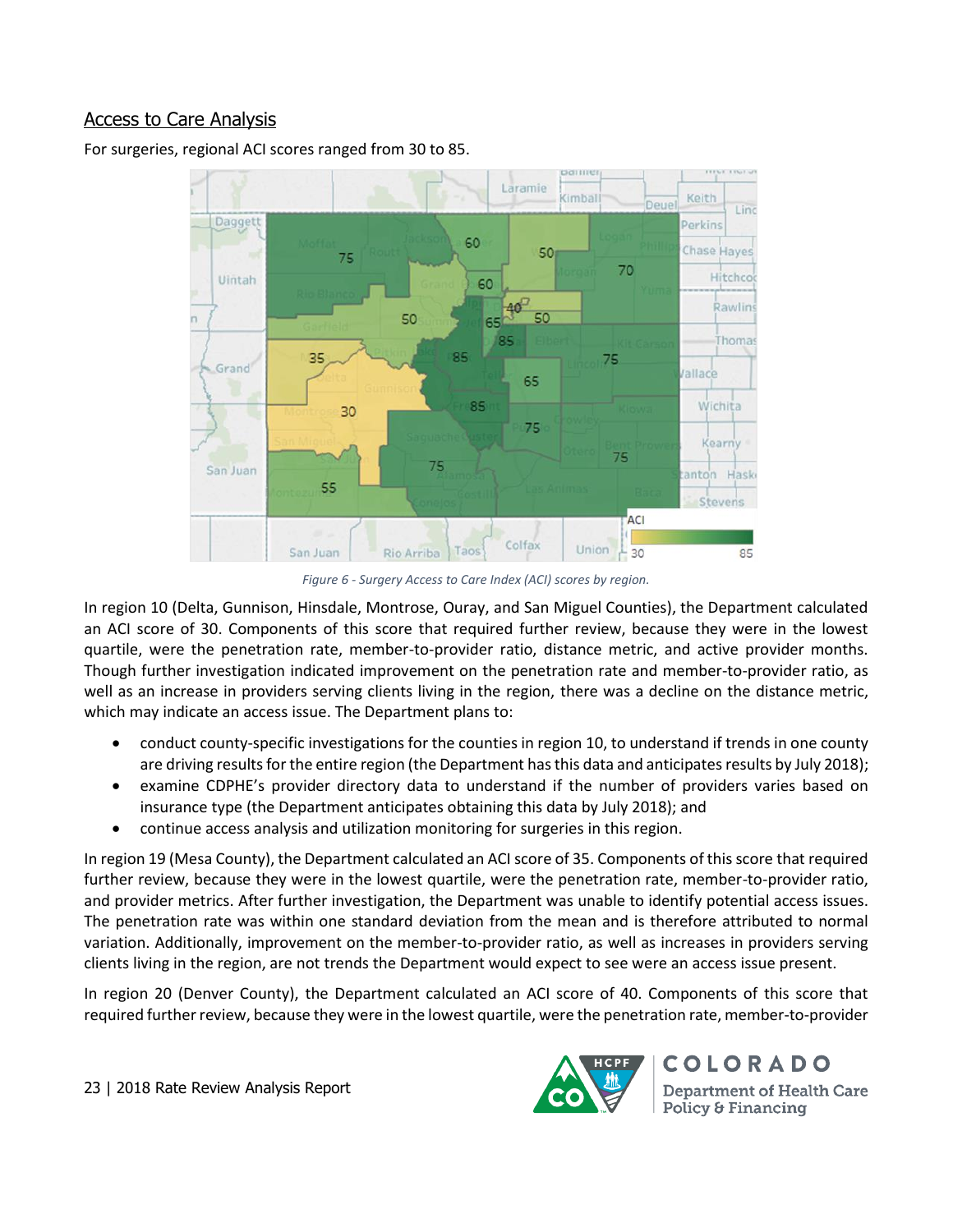ratio, and provider metrics. After further investigation, the Department was unable to identify potential access issues. Improvement on the penetration rate and member-to-provider ratio, as well as increases in providers serving clients living in the region, are not trends the Department would expect to see were an access issue present.

In region 14 (Adams County), the Department calculated an ACI score of 45. Components of the score that required further review, because they were in the lowest quartile, were the penetration rate and provider metrics. Though further investigation indicated improvement on the penetration rate, there was a decrease in providers serving clients living in the region, which may indicate an access issue. The Department plans to conduct the same research for region 14 as it does for region 10.

#### **Conclusion**

Analyses suggest that surgery service payments at 68.11% of the benchmark were sufficient to allow for client access and provider retention. The Department notes that payments for surgeries are below the threshold identified in the Payment Philosophy section of this report and plans to investigate considerations (outlined in the Payment Philosophy section, pp.2-3) and possible solutions over the summer. The Department also plans to conduct additional research in regions 10 and 14 to determine if access issues exist, if they are unique to Colorado Medicaid, and if issues are attributable to rates. Finally, as mentioned in the 2017 Medicaid Provider Rate Review [Recommendation Report,](https://www.colorado.gov/pacific/sites/default/files/2017%20Medicaid%20Provider%20Rate%20Review%20Recommendation%20Report%20November%202017.pdf) the Department will continue access analysis and utilization monitoring for certain surgeries, in certain regions, examined through last year's rate review process.



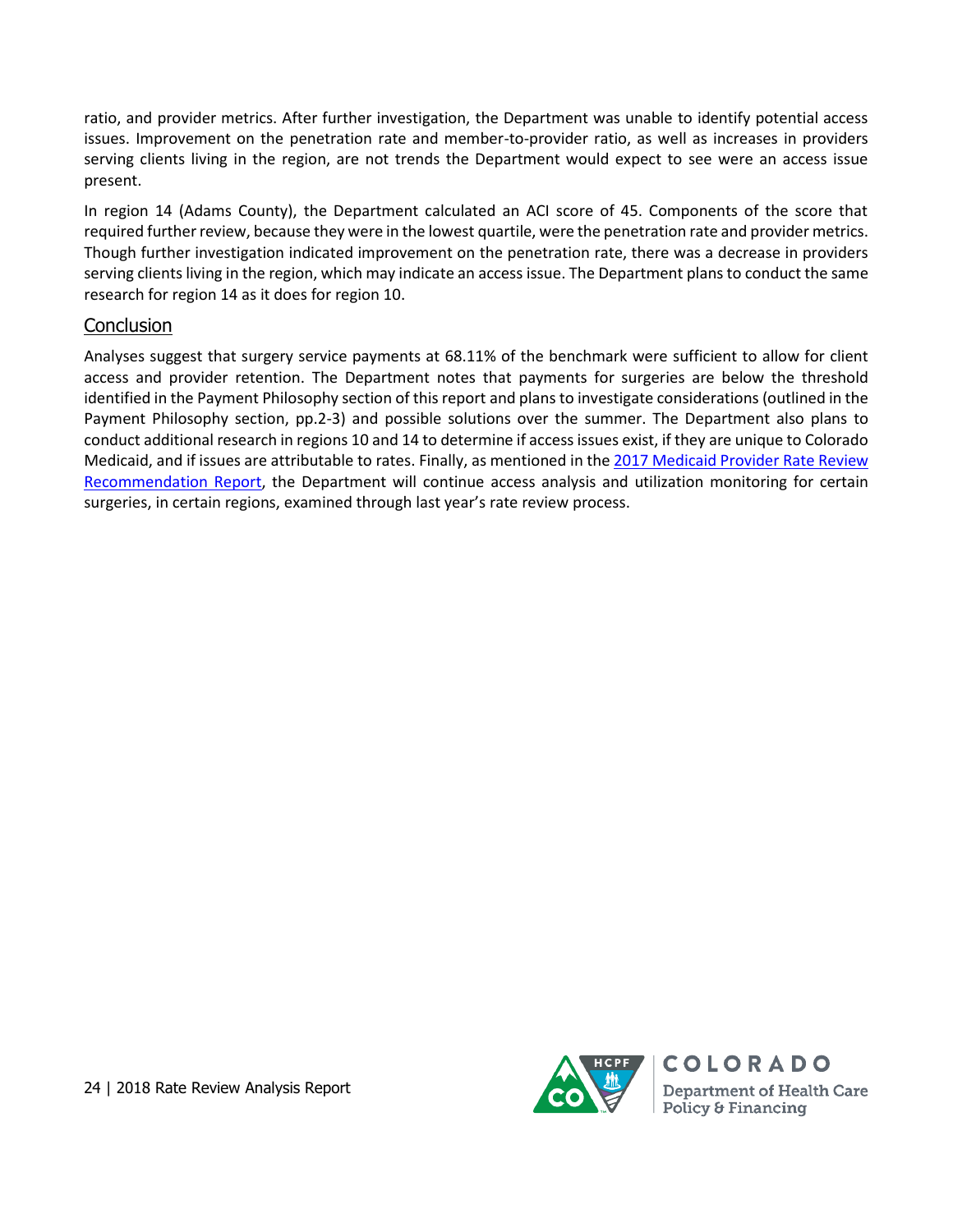# **8. Other Physician Services**

The other physician services grouping is comprised of 160 procedure codes, including:

- allergy services (95004-95199)
- neurology services (CPTs 95812-96020)
- infusion and similar products (CPTs 96372-96571)
- sleep studies (CPTs 95782-95811)
- miscellaneous services (CPTs 97802-99199 and 95250-95251)
- skin procedures (CPTs 96900-96999)
- genetic counseling (CPT 96040 and S0265)

Remaining physician services were examined in year two of the rate review process. For more information, see the [2017 Medicaid Provider Rate Review Analysis Report](https://www.colorado.gov/pacific/sites/default/files/2017%20Medicaid%20Provider%20Rate%20Review%20Analysis%20Report%20-%20Physician%20Services%2C%20Surgery%2C%20and%20Anesthesia.pdf) (pp.15-58) and th[e 2017 Medicaid Provider Rate Review](https://www.colorado.gov/pacific/sites/default/files/2017%20Medicaid%20Provider%20Rate%20Review%20Recommendation%20Report%20November%202017.pdf)  [Recommendation Report](https://www.colorado.gov/pacific/sites/default/files/2017%20Medicaid%20Provider%20Rate%20Review%20Recommendation%20Report%20November%202017.pdf) (pp.5-7).

| <b>Other Physician Services Statistics</b> |              |  |  |  |
|--------------------------------------------|--------------|--|--|--|
| <b>Total Adjusted Expenditures</b>         | \$10,229,573 |  |  |  |
| <b>Total Clients Utilizing Services</b>    | 108,835      |  |  |  |
| Year Over Year Change in Clients           |              |  |  |  |
| <b>Utilizing Services</b>                  | 6.10%        |  |  |  |
| <b>Total Rendering Providers</b>           | 5,516        |  |  |  |
| Year Over Year Change in Rendering         |              |  |  |  |
| Providers                                  | 3.55%        |  |  |  |

*Table 13 - Other physician services expenditure and utilization data (CY 2016).*

#### Rate Comparison Analysis

On average, Colorado Medicaid payments for other physician services are 66.96% of the benchmark. A summary of the estimated total expenditures resulting from using comparable sources is presented below:

| <b>Other Physician Services Rate Benchmark Comparison</b>                                                                       |                     |                                  |  |  |
|---------------------------------------------------------------------------------------------------------------------------------|---------------------|----------------------------------|--|--|
| Colorado Repriced                                                                                                               | Comparison Repriced | <b>Rate Benchmark Comparison</b> |  |  |
| \$10,169,132                                                                                                                    | \$15,185,778        | 66.96%                           |  |  |
| Table 11, Companion of Colombia Madienid other abusising consistencements to these of other conservation our conservations (CV) |                     |                                  |  |  |

*Table 14 - Comparison of Colorado Medicaid other physician services payments to those of other payers, expressed as a percentage (CY 2016).*

Of the 160 procedure codes analyzed in this service grouping, 148 procedure code rates were compared to Medicare rates, nine procedure code rates were compared to an average of five other states' Medicaid rates, while three procedure codes had no comparable rate. Individual other physician service rate ratios ranged from 3.05% to 458.44%. The Department notes that this service grouping contains a wider variety of codes than other service groupings examined this year; to view rate ratios for individual services, see Appendix B.

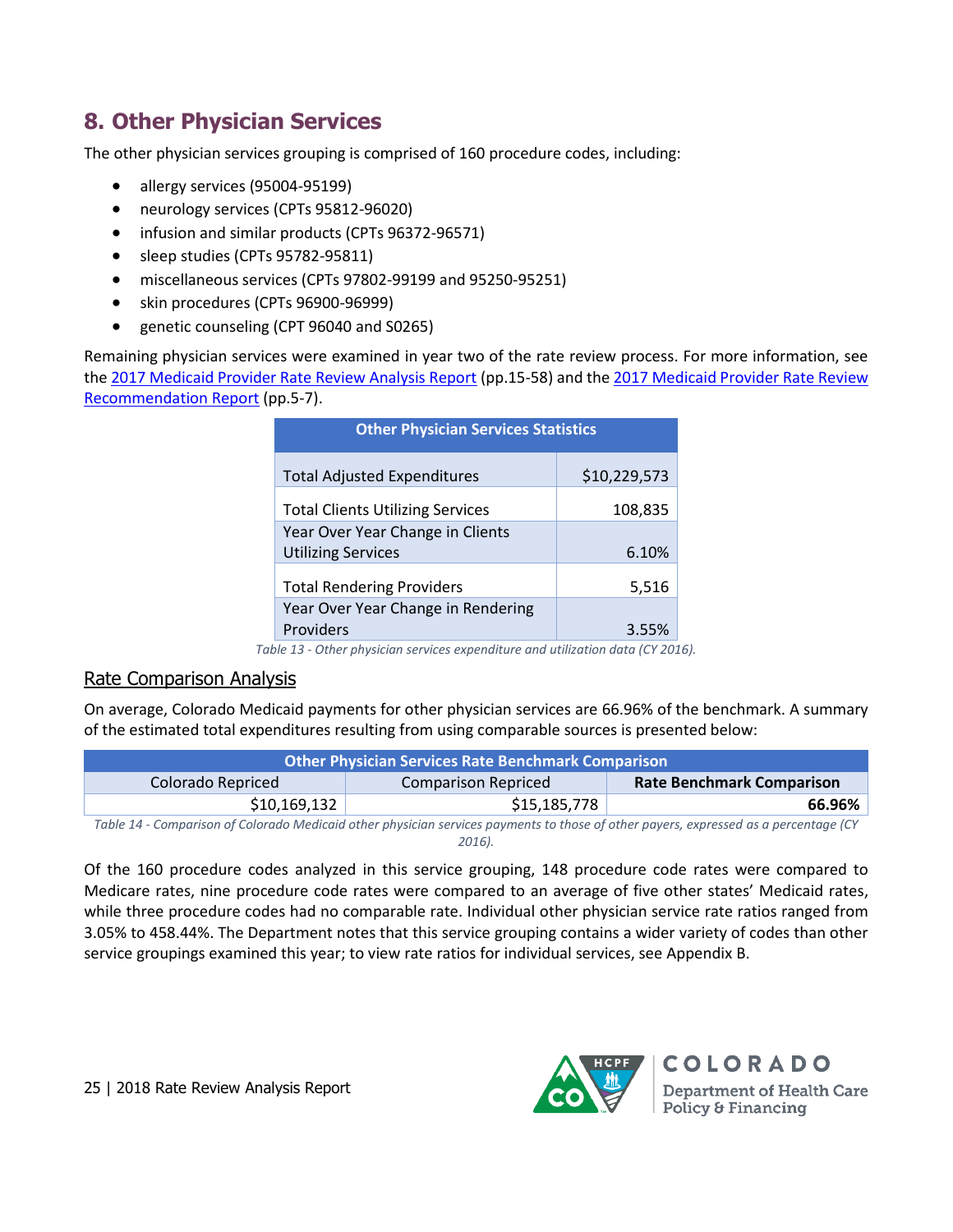#### Access to Care Analysis



For other physician services, regional ACI scores ranged from 45 to 85.

*Figure 7 - Other physician services Access to Care Index (ACI) scores by region.*

In region 20 (Denver County), the Department calculated an ACI score of 45. Components of this score that required further review, because they were in the lowest quartile, were the member-to-provider ratio and provider metrics. After further investigation, the Department was unable to identify potential access issues. Improvement on the member-to-provider ratio, as well as increases in providers serving clients living in the region, are not trends the Department would expect to see were an access issue present.

Region 9 (Archuleta, Dolores, La Plata, Montezuma, and San Juan Counties), where the Department calculated an ACI score of 45, did not meet the criteria for further review because only two metrics, member-to-provider ratio and the distance metric, were in the lowest quartile; however, because the Department noticed a decline on the distance metric, in the member-to-provider ratio metrics, and in providers serving clients in the region, the Department plans to conduct further research. Additionally, the Department's analyses of physician services in year two of the rate review process indicated potential access issues in region 9 for speech therapy services and respiratory services (see the [2017 Medicaid Provider Rate Review Analysis](https://www.colorado.gov/pacific/sites/default/files/2017%20Medicaid%20Provider%20Rate%20Review%20Analysis%20Report%20-%20Physician%20Services%2C%20Surgery%2C%20and%20Anesthesia.pdf) Report for more details). The Department plans to:

- conduct county-specific investigations for the counties in region 9, to understand if trends in one county are driving results for the entire region (the Department has this data and anticipates results by July 2018);
- examine CDPHE's provider directory data to understand if the number of providers varies based on insurance type (the Department anticipates obtaining this data by July 2018); and
- continue access analysis and utilization monitoring for surgeries in this region.



COLORADO **Department of Health Care** Policy & Financing

26 | 2018 Rate Review Analysis Report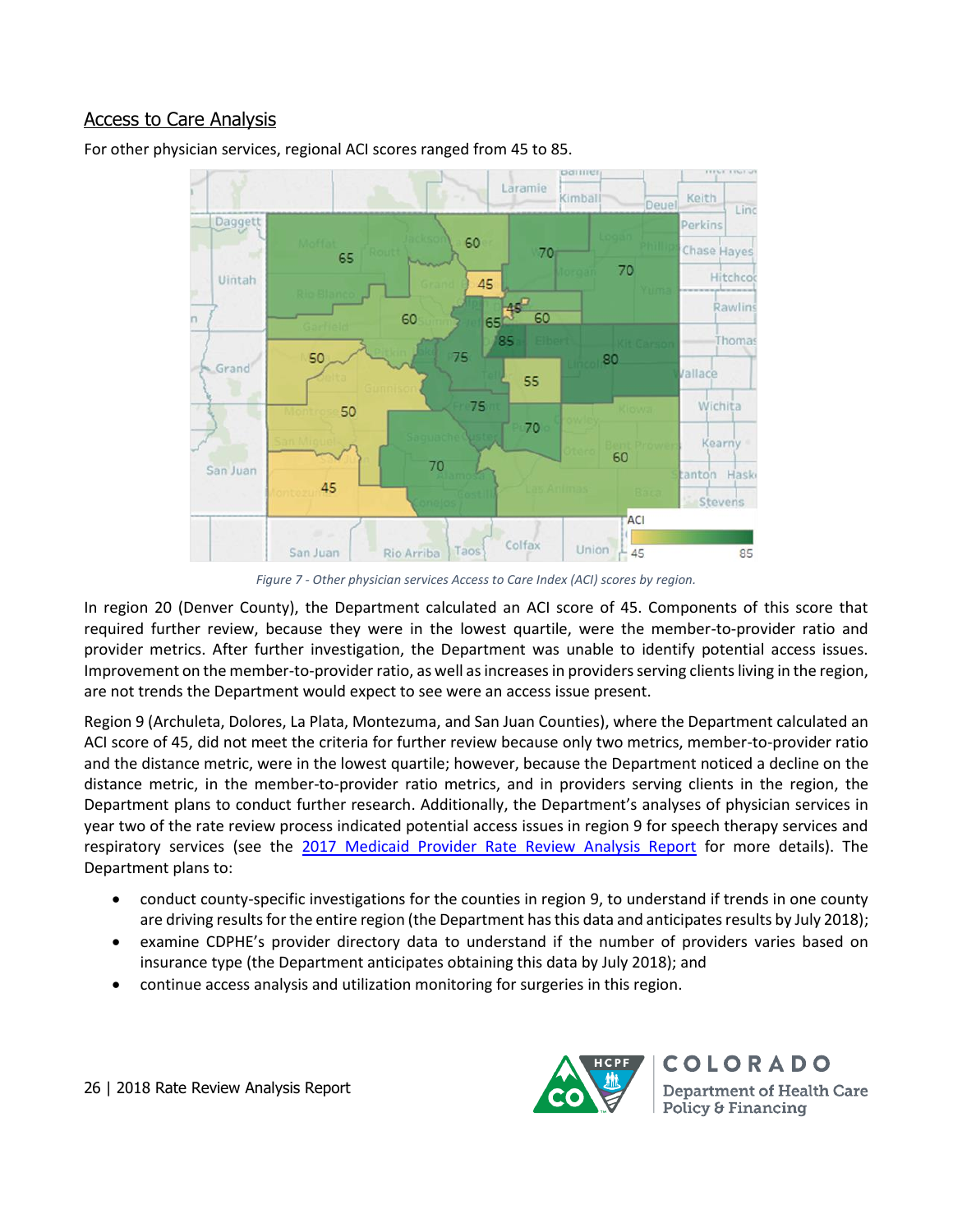### **Conclusion**

Analyses suggest that other physician service payments at 66.96% of the benchmark are sufficient to allow for client access and provider retention. The Department notes that payments for other physician services are below the threshold identified in the Payment Philosophy section of this report and plans to investigate considerations (outlined in the Payment Philosophy section, pp.2-3) and possible solutions over the summer. The Department plans to conduct additional research in region 9 to determine if access issues exist, if they are unique to Colorado Medicaid, and if issues are attributable to rates. Finally, as mentioned in the 2017 Medicaid Provider Rate Review [Recommendation Report,](https://www.colorado.gov/pacific/sites/default/files/2017%20Medicaid%20Provider%20Rate%20Review%20Recommendation%20Report%20November%202017.pdf) the Department will continue access analysis and utilization monitoring for certain other physician services, in certain regions, examined through last year's rate review process.

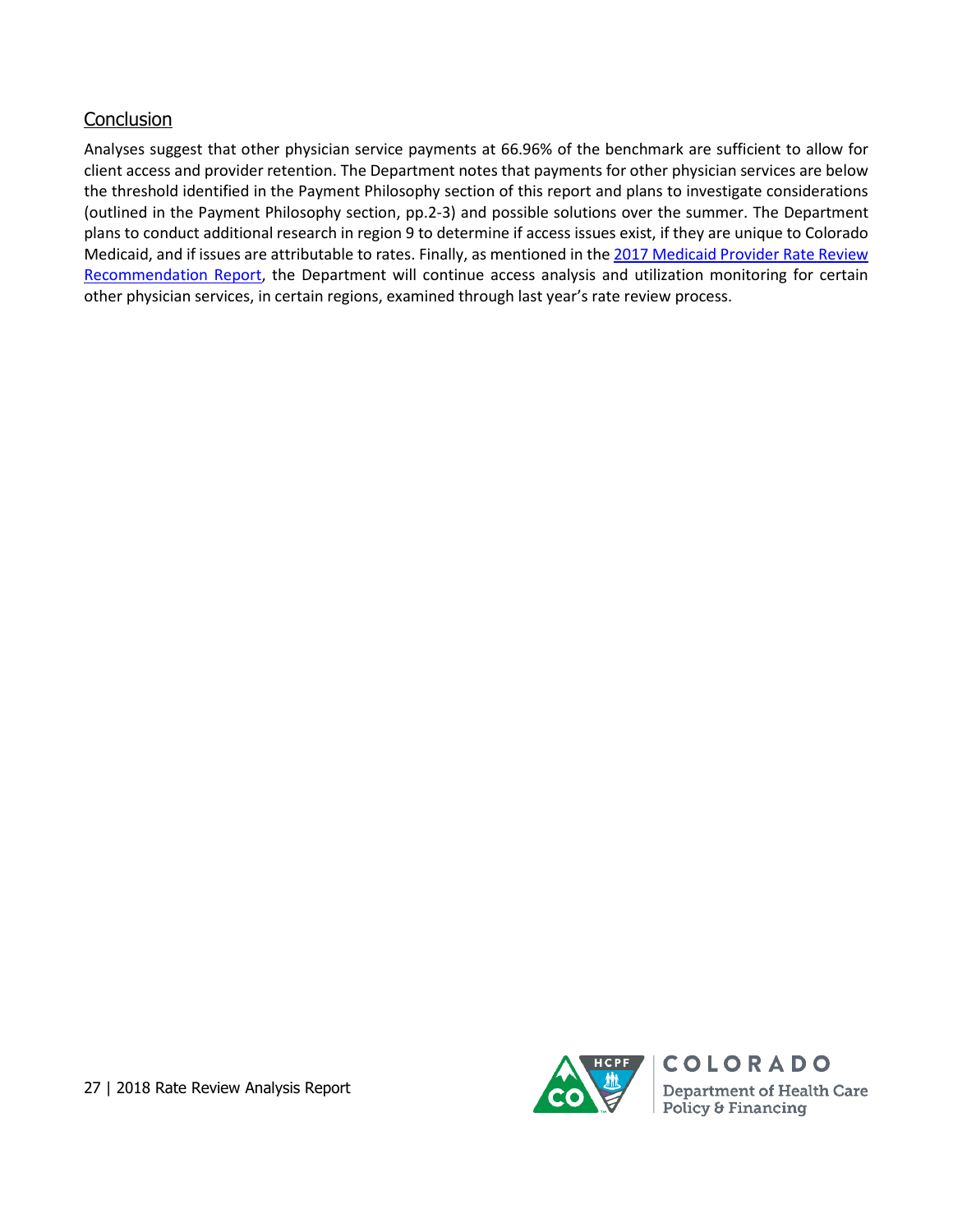# **9. Dental Services**

The dental services grouping is comprised of 452 procedure codes, including D0120 – D9996. Historically, Colorado Medicaid covered dental services for children; Colorado Medicaid began covering dental services for adults in 2013. The adult dental benefit provides eligible Colorado Medicaid clients up to \$1,000 in dental services per state fiscal year.

Colorado Medicaid partners with DentaQuest, which operates as an Administrative Services Only organization (ASO), to help clients find a dentist and manage dental benefits. DentaQuest assisted the Department in conducting the rate comparison analysis for this report. Additionally, DentaQuest provides annual reports to the Department that outline, for example, DentaQuest provider outreach efforts and service utilization information. Because this analysis is conducted annually, instead of every five years, and because it contains much of the same information the Department gathers when conducting an access to care analysis, the forthcoming 2017 Dental Services Annual Report serves as the Department's access to care analysis.<sup>24</sup>

| <b>Dental Services Statistics</b>                                     |               |  |  |  |
|-----------------------------------------------------------------------|---------------|--|--|--|
| <b>Total Expenditures on Services</b>                                 | \$306,421,498 |  |  |  |
| <b>Total Clients Utilizing Services</b>                               | 580,822       |  |  |  |
| Year Over Year Change in Clients                                      |               |  |  |  |
| <b>Utilizing Services</b>                                             | 6.35%         |  |  |  |
| <b>Total Rendering Providers</b>                                      | 2,162         |  |  |  |
| Year Over Year Change in Rendering                                    |               |  |  |  |
| Providers                                                             | 15.61%        |  |  |  |
| Table 15 - Dental services expenditure and utilization data (CY 2016) |               |  |  |  |

#### *Table 15 - Dental services expenditure and utilization data (CY 2016).*

## Rate Comparison Analysis

Dental services are an optional State Plan benefit; states that choose to cover dental services have flexibility in deciding how to best design and manage the benefit. Variability across Medicaid dental programs nationally presents unique challenges for picking comparator states. Understanding this, DentaQuest and the Department identified seven states for comparison:

- DentaQuest selected New Mexico (NM) and Tennessee (TN) for comparison because these states:
	- o cover a comparable number of service codes; and
	- o have robust provider networks.
- At the advice of a stakeholder, the Department also chose to compare to other states, including Montana (MT), Nebraska (NE), Oklahoma (OK), Oregon (OR), and Wyoming (WY) because these states:
	- $\circ$  were used by the Department for other comparisons in this year's analyses; and
	- $\circ$  offer a range of dental benefits, from emergency-only (OK) to limited (NE, WY) to extensive (MT, OR) dental benefits.<sup>25</sup>

28 | 2018 Rate Review Analysis Report

 $\overline{a}$ 



**Department of Health Care Policy & Financing** 

**COLORADO** 

<sup>&</sup>lt;sup>24</sup> The Department estimates the 2017 Dental Services Annual Report will be published June 2018.

<sup>&</sup>lt;sup>25</sup> The Department referenced the Center for Health Care Strategies' [Medicaid Adult Dental Benefits: An Overview](https://www.chcs.org/media/Adult-Oral-Health-Fact-Sheet_011618.pdf) to better understand the range of comparator states' adult dental benefits and select comparator states from across the range.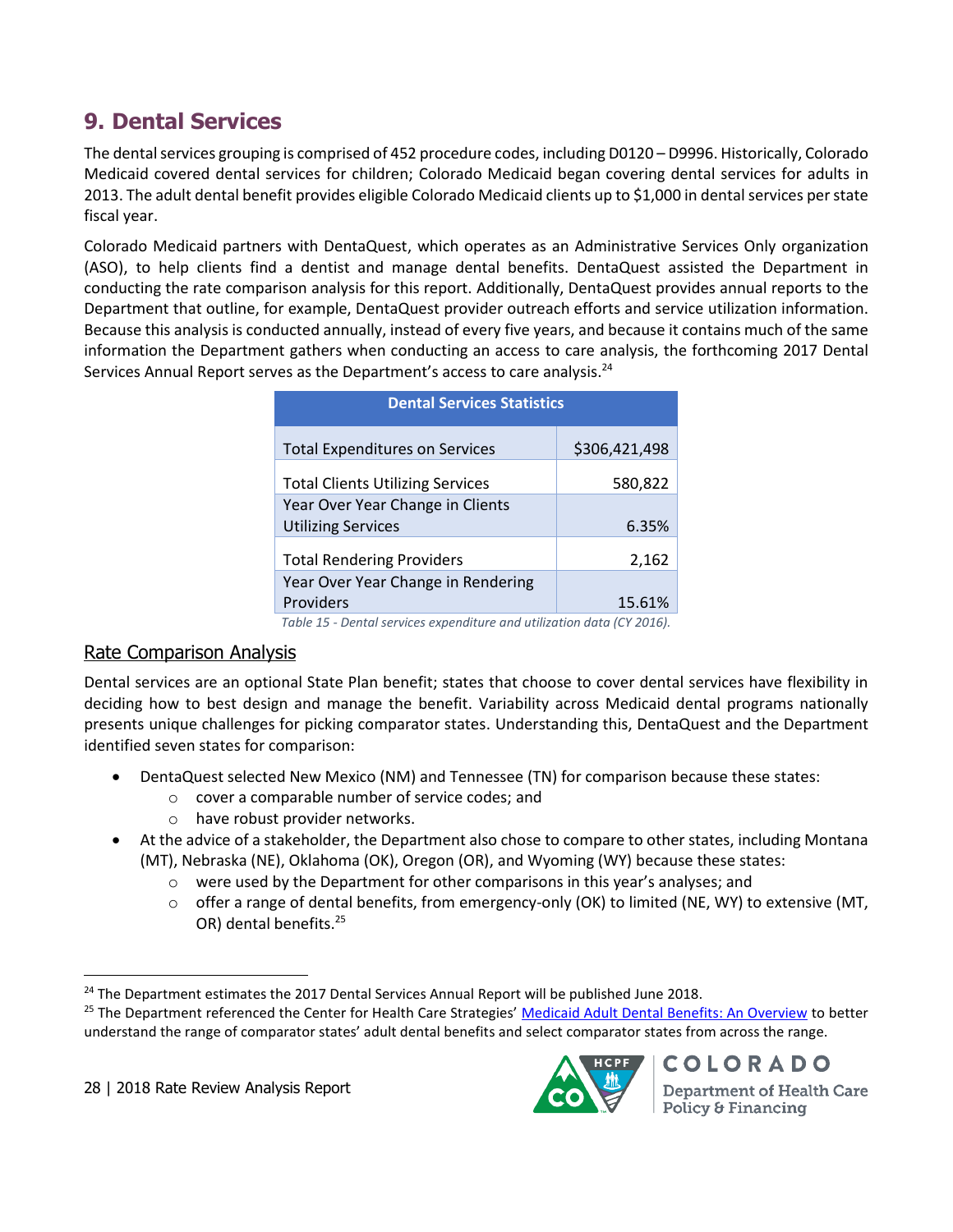On average, Colorado Medicaid payments for dental services range from 98.07% to 153.45% of the benchmarks. A summary of average fees and estimated total expenditures resulting from using comparable sources is presented below. For information on how to read the table, see Appendix E (pp.1-3).

| <b>Dental Services Rate Benchmark Comparison</b> |               |               |               |               |               |           |               |  |
|--------------------------------------------------|---------------|---------------|---------------|---------------|---------------|-----------|---------------|--|
|                                                  | <b>MT</b>     | <b>NE</b>     | <b>NM</b>     | OK            | <b>OR</b>     | $TN^{26}$ | <b>WY</b>     |  |
| Service<br>Match Rate <sup>27</sup>              | 96.80%        | 84.85%        | 91.15%        | 81.84%        | 78.55%        | N/A       | 86.53%        |  |
| Colorado<br>Repriced                             | \$296,525,485 | \$259,908,830 | \$279,226,812 | \$250,710,904 | \$240,630,594 | N/A       | \$265,069,416 |  |
| Comparison<br>Repriced                           | \$296,981,773 | \$189,518,469 | \$238,670,199 | \$206,735,827 | \$156,818,392 | N/A       | \$270,278,193 |  |
| Rate<br><b>Benchmark</b><br>Comparison           | 99.85%        | 137.14%       | 116.99%       | 121.27%       | 153.45%       | 114.77%   | 98.07%        |  |

*Table 16 - Comparison of Colorado Medicaid dental service payments to those of other payers, expressed as a percentage (CY 2016).*

For individual service rate ratios for dental services to Montana, Nebraska, New Mexico, Oklahoma, Oregon, and Wyoming see Appendix E (pp.5-17).

#### **Conclusion**

l

Analyses suggest that dental service payments ranging from 98.07% to 153.45% of the benchmarks are sufficient to allow for client access and provider retention.

Additionally, on April 3, 2018, the Department hosted a meeting with committee members and stakeholders to answer questions and solicit feedback regarding rate comparison and access to care analyses, contained within the 2016 Dental Services Annual Report, and how access to care analyses can be improved in future years. The Department will evaluate stakeholder suggestions for incorporation into next year's Dental Services Annual Report.



<sup>&</sup>lt;sup>26</sup> DentaQuest manages Tennessee Medicaid's shared risk contract for dental services. The rates that DentaQuest pays for Tennessee Medicaid's dental services are proprietary. As a result, DentaQuest could not provide more specific information to the Department.

<sup>&</sup>lt;sup>27</sup> Service Match Rate represents the percent of Colorado Repriced amount that had a matching service in each state.